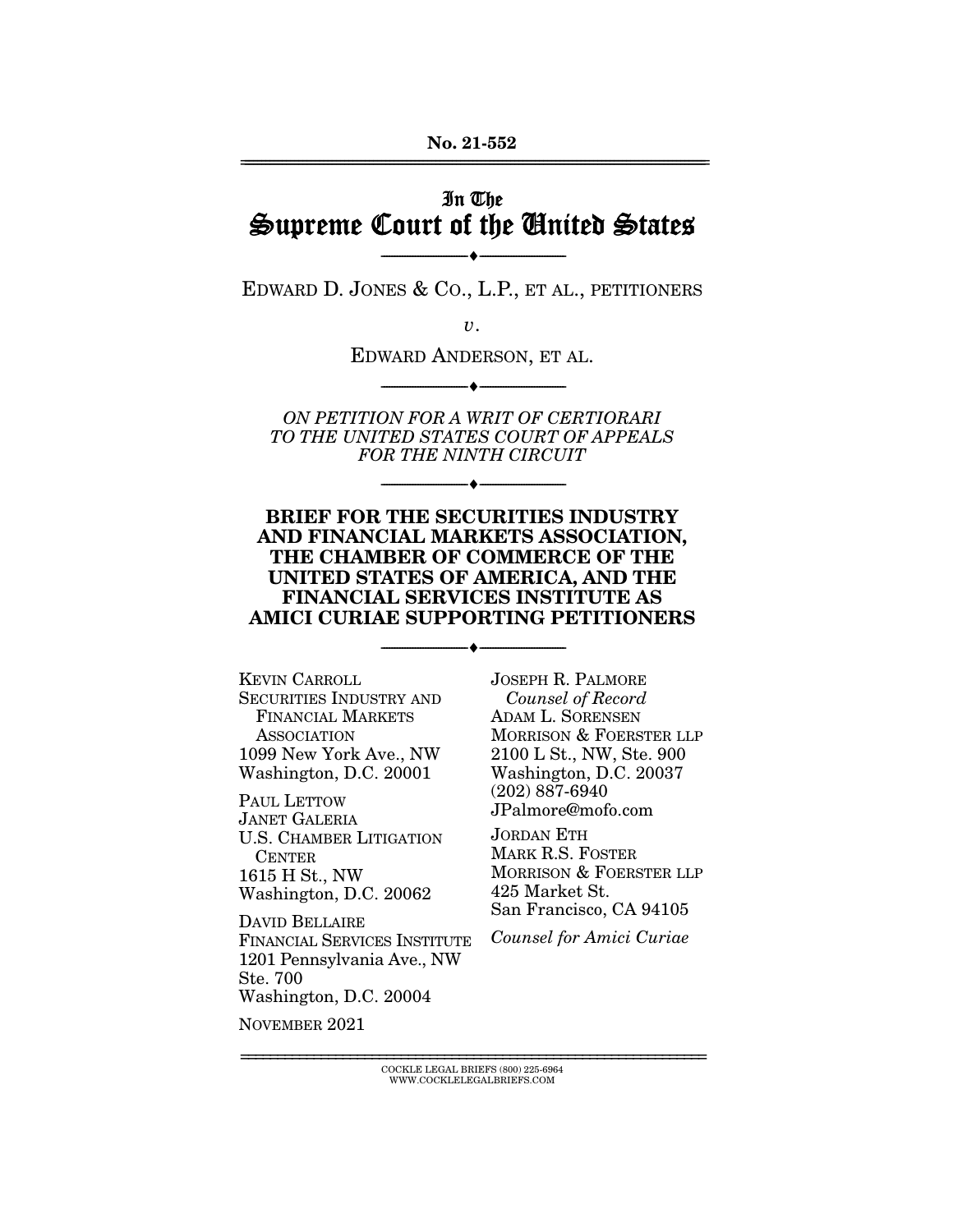## TABLE OF CONTENTS

|                                                                                                                             | Page(s)      |
|-----------------------------------------------------------------------------------------------------------------------------|--------------|
|                                                                                                                             | $\mathbf{i}$ |
|                                                                                                                             | iii          |
| INTERESTS OF AMICI CURIAE                                                                                                   | $\mathbf{1}$ |
| INTRODUCTION AND SUMMARY<br>OF                                                                                              | 3            |
|                                                                                                                             | 5            |
| NINTH CIRCUIT'S DECISION<br>THE<br>UNDERMINES VITAL GOALS OF FEDERAL                                                        | 5            |
| The Securities Industry Is A Bedrock Of<br>А.                                                                               | 5            |
| <b>B.</b><br>Class Action Securities Litigation Threatens                                                                   | 7            |
| C.<br>Congress Intended SLUSA To Prevent<br>Plaintiffs From Circumventing Federal<br>Curbs On Abusive Securities Litigation | 9            |
| D.<br>The Decision Below Undermines Congress's<br>Objectives, Disrupts Securities Law, And                                  | 12           |
| Ninth Circuit's<br>The<br>$1_{-}$<br>narrow<br>interpretation of "in connection with"                                       | 12           |
| The Ninth Circuit's decision<br>$2_{-}$<br>runs<br>contrary to SLUSA's animating                                            | 14           |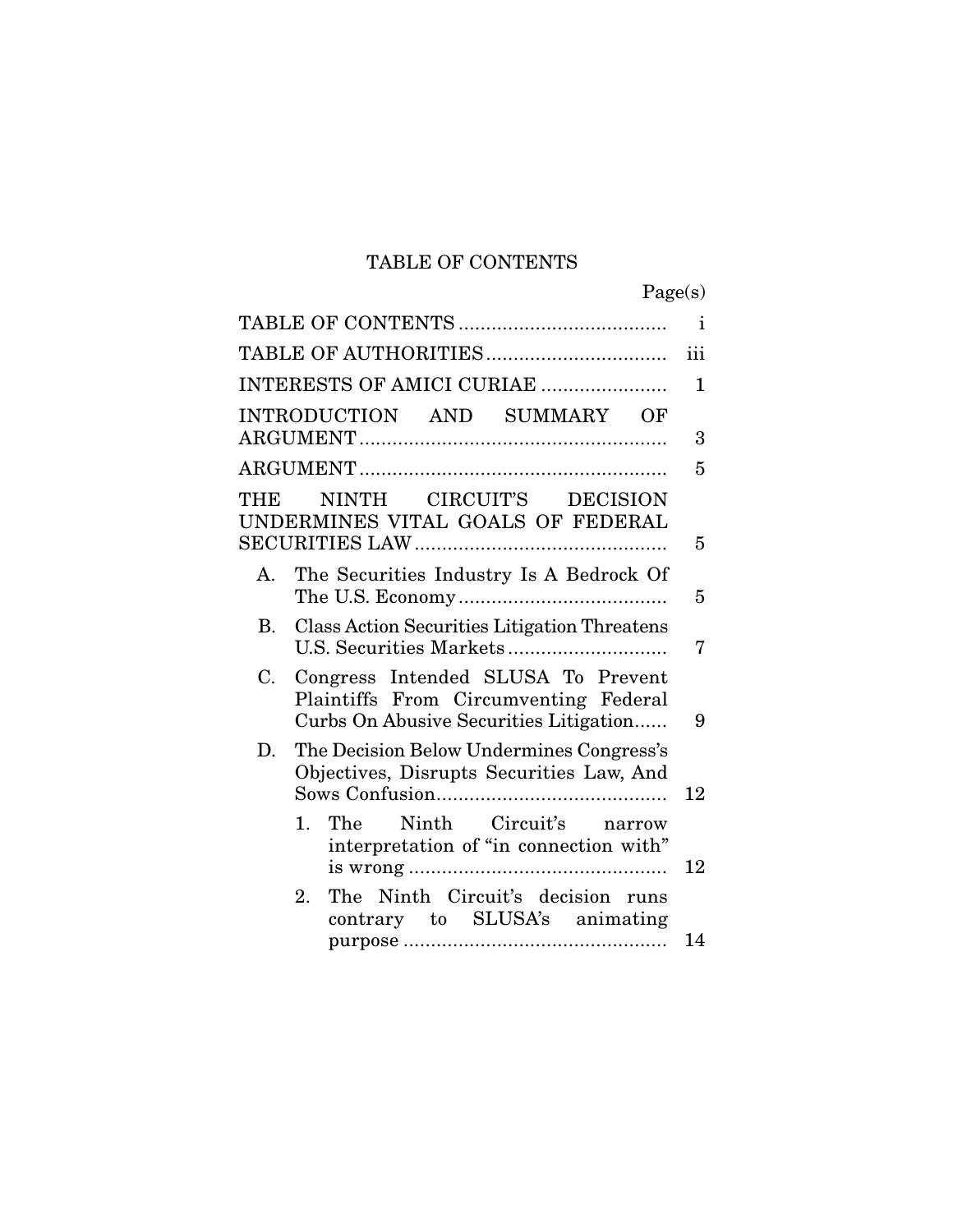# TABLE OF CONTENTS—Continued

Page(s)

|  | 3. The Ninth Circuit's decision        |  |  |  |
|--|----------------------------------------|--|--|--|
|  | undermines uniform application of      |  |  |  |
|  | securities law and creates substantial |  |  |  |
|  |                                        |  |  |  |
|  |                                        |  |  |  |

ii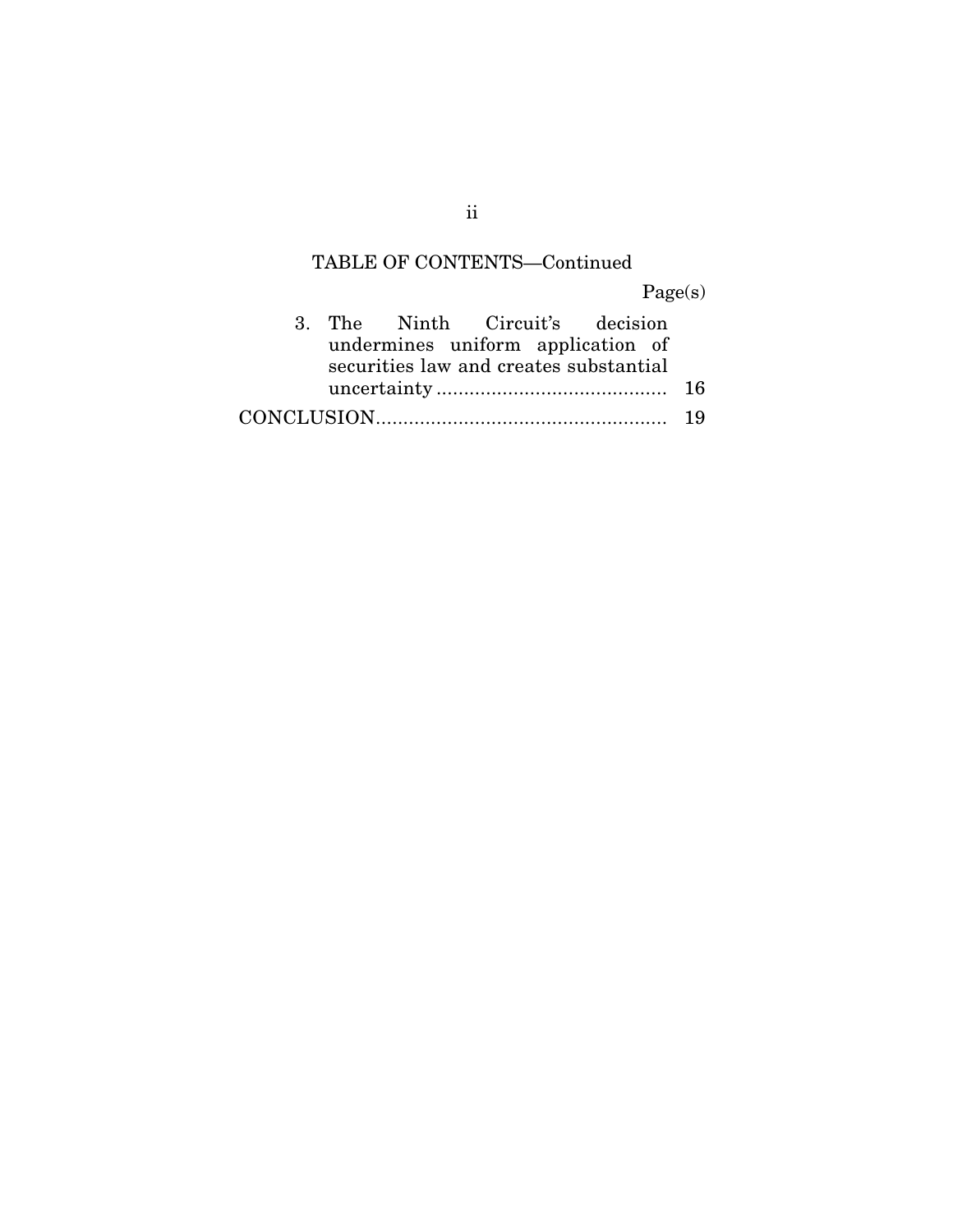## TABLE OF AUTHORITIES

**CASES** 

Page(s)

| Amgen Inc. v. Conn. Ret. Plans & Tr. Funds,                                                       |
|---------------------------------------------------------------------------------------------------|
| Chadbourne & Parke LLP v. Troice,                                                                 |
| Cyan, Inc. v. Beaver Cnty. Emps. Ret. Fund,                                                       |
| Danciger v. Cooley,                                                                               |
| Ernst & Ernst v. Hochfelder,                                                                      |
| Hertz Corp. v. Friend,                                                                            |
| Merrill Lynch, Pierce, Fenner & Smith Inc. v. Dabit,<br>547 U.S. 71 (2006) 3, 5, 7, 9, 11, 15, 18 |
| Mont v. United States,                                                                            |
| S.E.C. v. Zandford,                                                                               |
| United States v. Am. Union Transp.,                                                               |
| United States v. O'Hagan,                                                                         |
| Wis. Cent. Ltd. v. United States,                                                                 |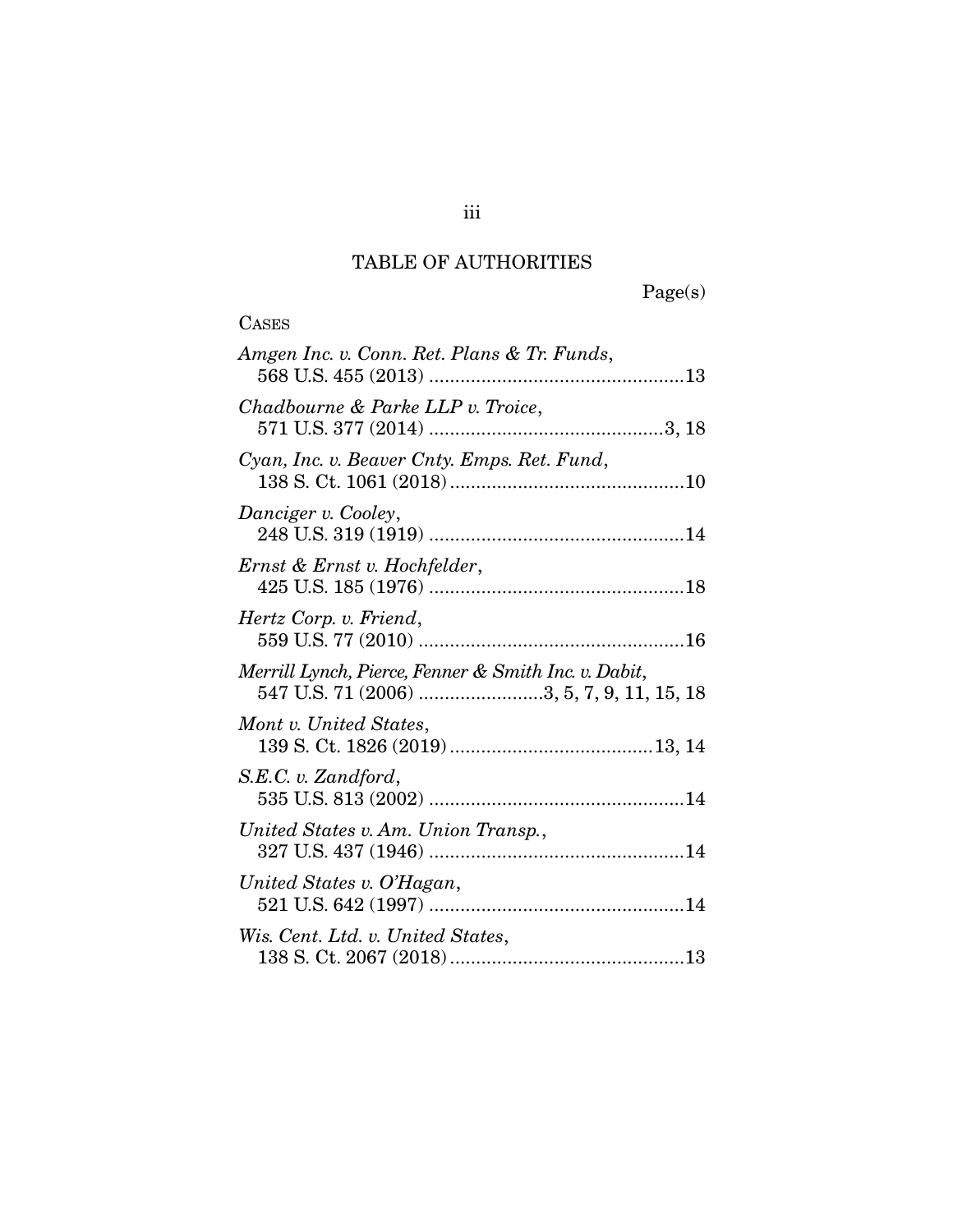## TABLE OF AUTHORITIES—Continued

Page(s)

| STATUTES, RULES, AND REGULATIONS                                                            |  |
|---------------------------------------------------------------------------------------------|--|
|                                                                                             |  |
|                                                                                             |  |
|                                                                                             |  |
|                                                                                             |  |
|                                                                                             |  |
|                                                                                             |  |
|                                                                                             |  |
|                                                                                             |  |
|                                                                                             |  |
| Securities Litigation Uniform Standards Act,<br>Pub. L. No. 105-353, § 2(5), 112 Stat. 3227 |  |

# OTHER AUTHORITIES

| Matteo Arena & Brandon Julio, The Effects     |
|-----------------------------------------------|
| of Securities Class Action Litigation on      |
| Corporate Liquidity and Investment Policy, 50 |
| J. FIN. & QUANTITATIVE ANALYSIS $251(2015)$ 8 |
|                                               |

(1998) ........................ 3, 4, 9, 10, 11, 12, 15, 16, 17, 18

*Connection*, *Merriam Webster's Collegiate Dictionary* (1999), https://archive.org/details/ merriamwebstersc00merr\_3/page/245/mode/2up ....... 13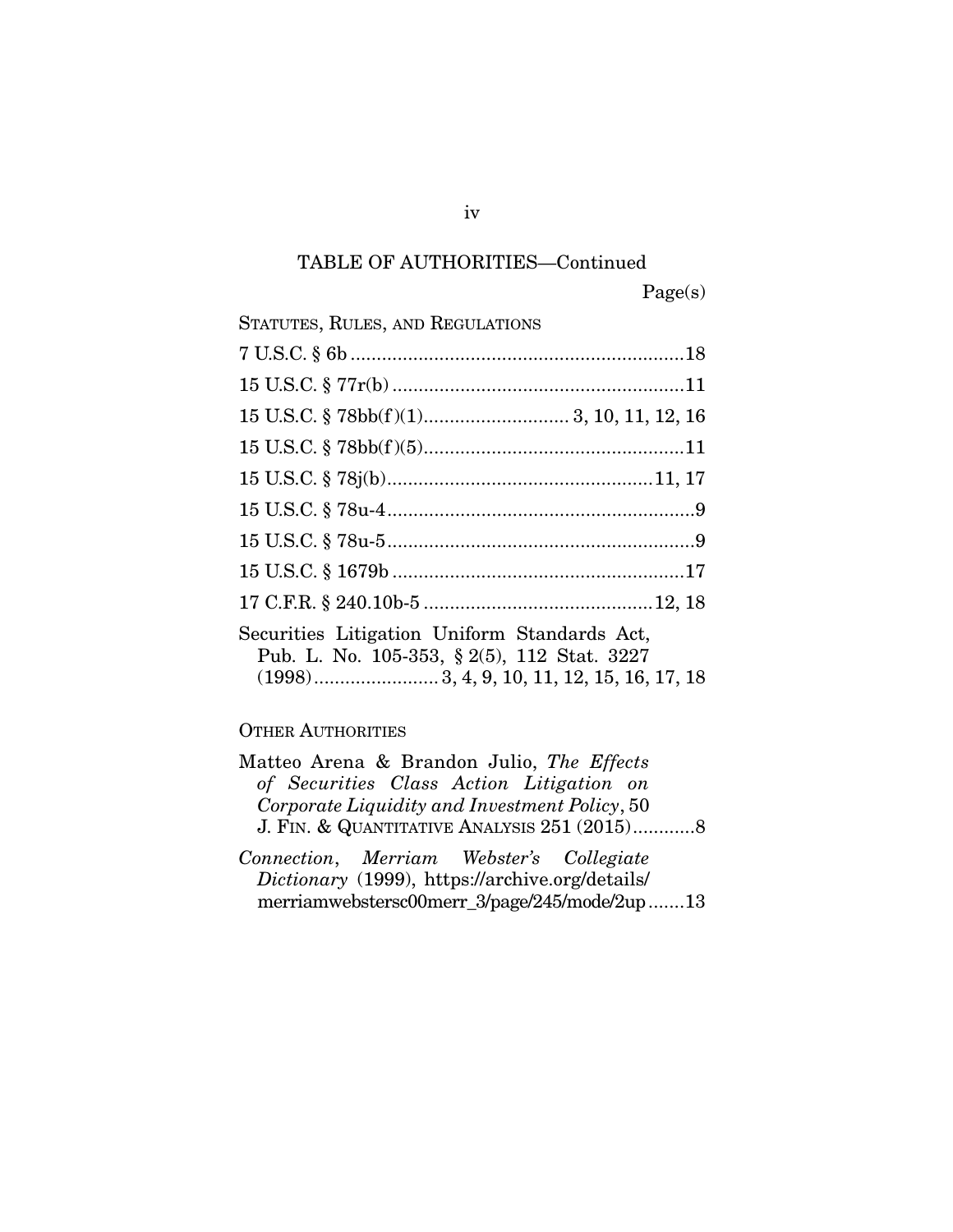## TABLE OF AUTHORITIES—Continued

| Cornerstone Research, Securities Class Action<br>Filings 2020 Year in Review (2021),<br>https://www.cornerstone.com/Publications/<br>Reports/Securities-Class-Action-Filings-2020-                                                                                      |
|-------------------------------------------------------------------------------------------------------------------------------------------------------------------------------------------------------------------------------------------------------------------------|
| Financial Services Institute, The Economic<br><i>Impact of FSI Members</i> (2020), https://media.<br>financialservices.org/wp-content//2021/03/The-<br>Economic-Impact-of-FSI-Members-2021.pdf6                                                                         |
|                                                                                                                                                                                                                                                                         |
| H.R. Rep. No. 105-640 (1998)  10, 14, 15, 17                                                                                                                                                                                                                            |
| Carl E. Metzger & Brian H. Mukherjee,<br>Challenging Times: The Hardening D&O<br>Insurance Market, Harvard Law School Forum<br>on Corporate Governance (Jan. 29, 2020),<br>https://corpgov.law.harvard.edu/2020/01/29/<br>challenging-times-the-hardening-do-insurance- |
| SIFMA, 2020 Capital Markets Fact Book (2020),<br>https://www.sifma.org/wp-content/uploads/<br>2021/06/US-Fact-Book-2020-SIFMA.pdf6                                                                                                                                      |
| SIFMA, 2021 Capital Markets Fact Book (2021),<br>https://www.sifma.org/wp-content/uploads/<br>$2021/07/CM$ -Fact-Book-2021-SIFMA pdf 5.6.7                                                                                                                              |

 $\mathbf{P}^{\text{20}}$ 

v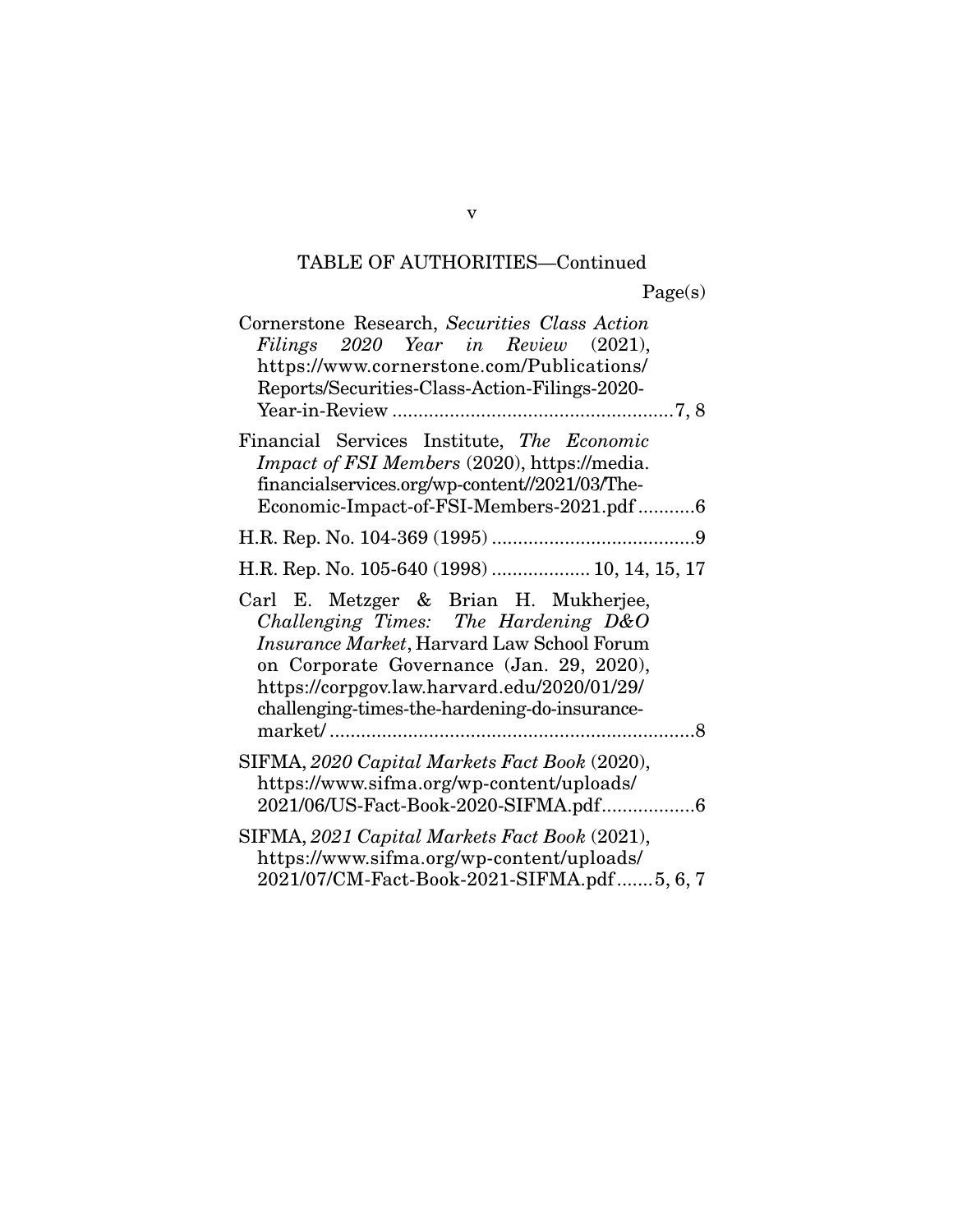## TABLE OF AUTHORITIES—Continued

| aget<br>s |
|-----------|
|-----------|

| Laurie Smilan & Nicki Locker, Saying So Long<br>to State Court Securities Litigation, Harvard<br>Forum on Corporate Governance (Feb. 11,<br>2019), https://corpgov.law.harvard.edu/2019/<br>02/11/saying-so-long-to-state-court-securities-   |  |
|-----------------------------------------------------------------------------------------------------------------------------------------------------------------------------------------------------------------------------------------------|--|
| U.S. Bureau of Labor Statistics, Employment by<br>major industry sector (2021), https://www.bls.<br>gov/emp/tables/employment-by-major-industry-                                                                                              |  |
| U.S. Chamber Institute for Legal Reform,<br>Containing the Contagion: Proposals to Reform<br>the Broken Securities Class Action System<br>(2019), https://instituteforlegalreform.com/wp-<br>content/uploads/2020/10/Securities-Class-Action- |  |
| U.S. Dep't of Commerce, Bureau of Econ.<br>Analysis, GDP by Industry, Second Quarter<br>2021 (2021), https://www.bea.gov/sites/default/                                                                                                       |  |
| Michael Wusterhorn & Gregory Zuckerman,<br>Fewer Listed Companies: Is that Good or Bad<br>for Stock Markets? WALL STREET JOURNAL<br>(Jan. 4, 2018), https://www.wsj.com/articles/<br>fewer-listed-companies-is-that-good-or-bad-for-          |  |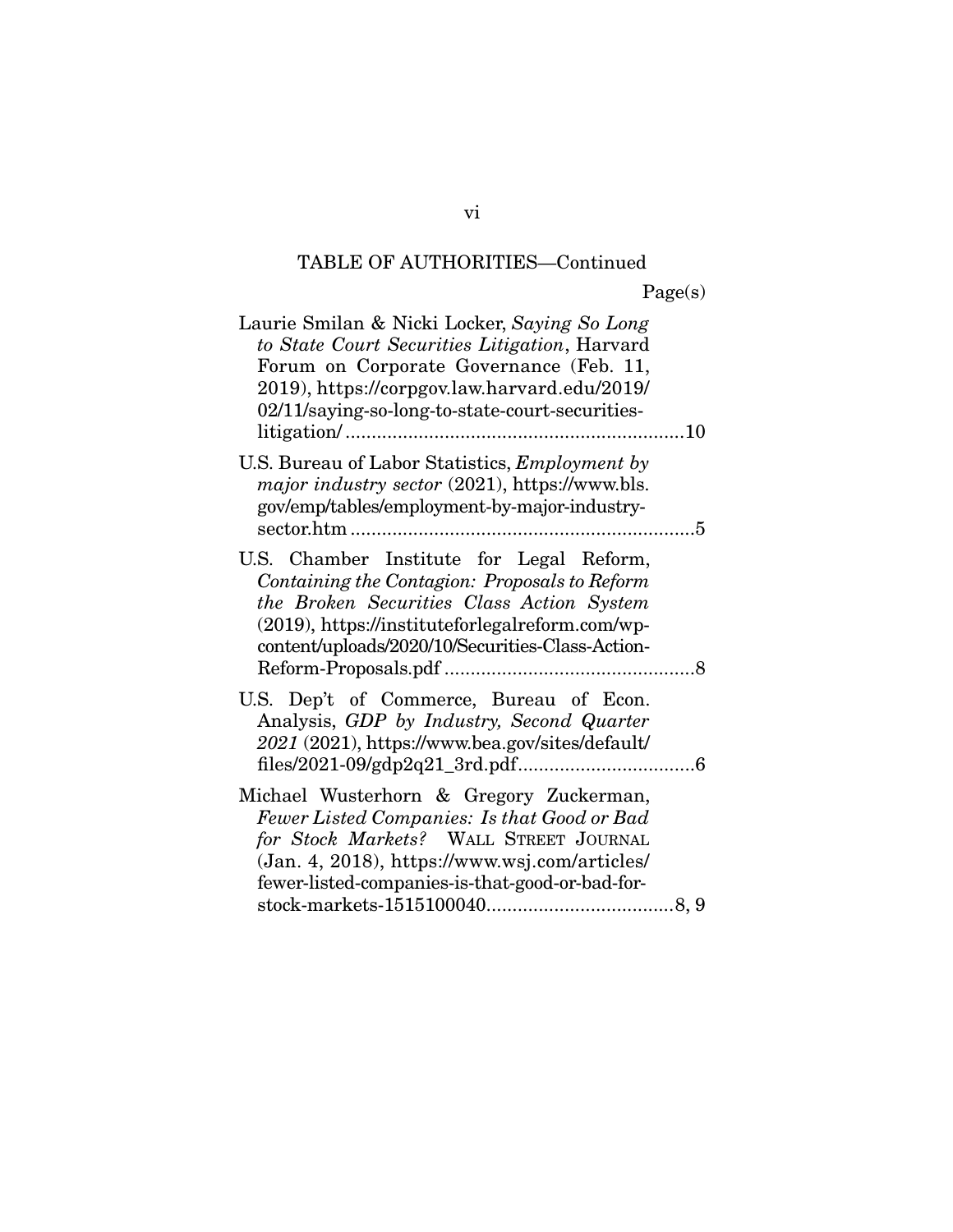#### **INTERESTS OF AMICI CURIAE**1

The Securities Industry and Financial Markets<br>Association (SIFMA) is a securities industry trade association representing the interests of securities firms, banks, and asset managers across the globe. SIFMA's mission is to support a strong financial industry while promoting investor opportunity, capital formation, job creation, economic growth, and trust and confidence in the financial markets. Because many of SIFMA's members underwrite or otherwise participate in securities offerings, they have a vital interest in the issues raised by this petition. SIFMA regularly files amicus briefs in cases with broad. implications for financial markets, and frequently has appeared as amicus curiae in this Court. appeared as amicus curiae in this Court.

The Chamber of Commerce of the United States of America (Chamber) is the world's largest business federation. It represents approximately 300,000 direct members and indirectly represents the interests of more than three million companies and professional organizations of every size, in every industry sector, and from every region of the country. An important function of the Chamber is to represent the interests of its members in matters before Congress, the Executive Branch, and the courts. To that end, the  $E_{\text{eff}}$   $E_{\text{eff}}$  and the courts. To the courts. The coupling  $E_{\text{eff}}$ 

 $1$  No counsel for a party authored this brief in whole or in part, and no person other than amici, their members, or their counsel made a monetary contribution to its preparation or submission. Petitioners and respondents granted consent for the submission. Petitioners and respondents granted consent for the<br>filing of this brief, and the parties were timely notified of amici's filing of this brief, and the parties were timely notified of amici's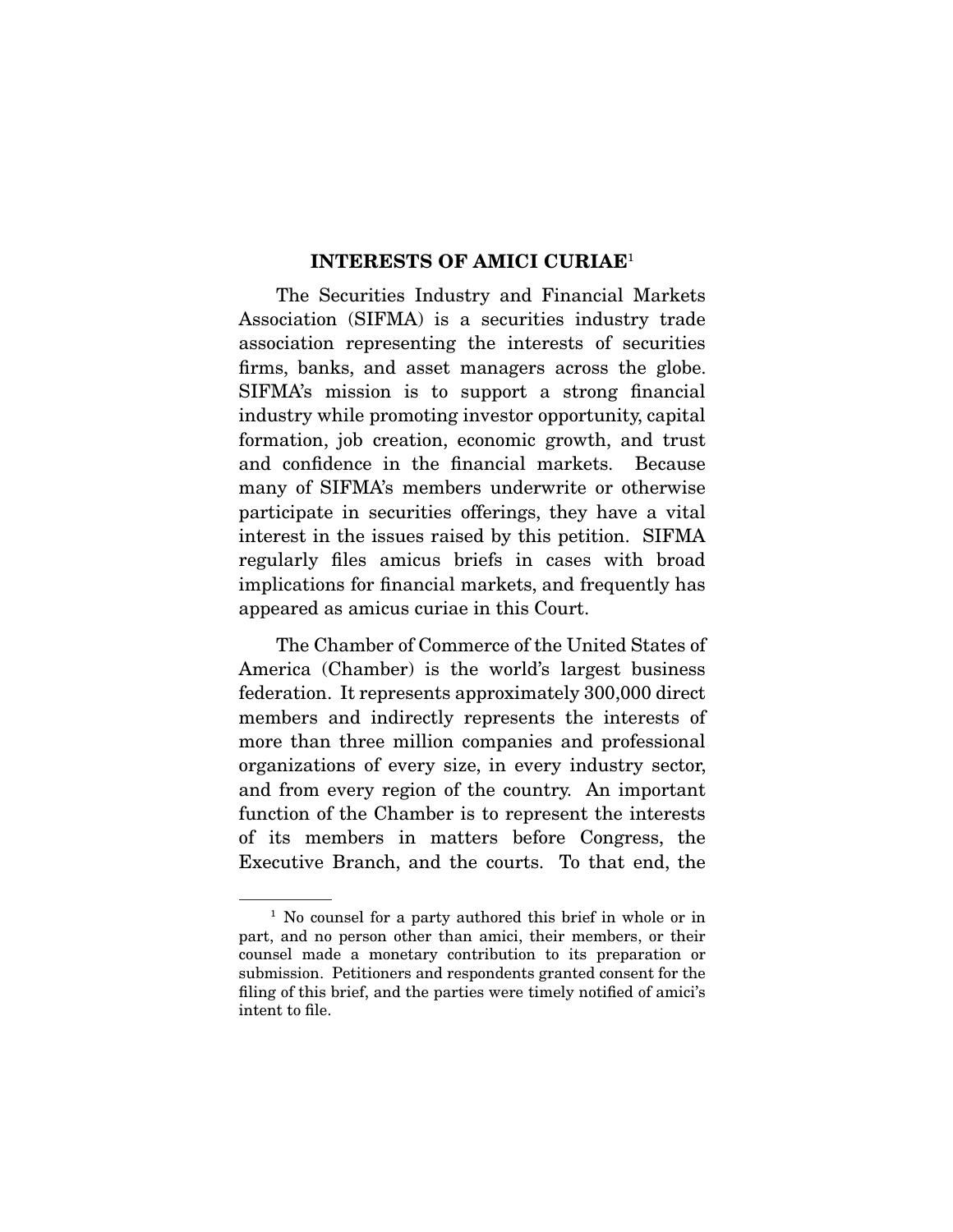Chamber regularly files amicus curiae briefs in cases community. Many of the Chamber's members sell stock to the public through offerings governed by  $s_{\rm{total}}$  to the public through  $s_{\rm{total}}$  of  $s_{\rm{total}}$  and  $s_{\rm{total}}$  by  $s_{\rm{total}}$  and  $s_{\rm{total}}$  by  $s_{\rm{total}}$  and  $s_{\rm{total}}$  by  $s_{\rm{total}}$  and  $s_{\rm{total}}$  by  $s_{\rm{total}}$  and  $s_{\rm{total}}$  by  $s_{\rm{total}}$  and  $s_{\rm{total}}$  by  $s_{\rm{total}}$  and federal law and will be directly affected by the internal  $\mathbf{y}$ the case of

The Financial Services Institute (FSI) was founded in 2004 to ensure that all individuals have access to competent financial advice, products, and services delivered by a growing network of independent financial advisors and independent financial services firms. FSI represents 85 independent financial services firm members and their approximately 140,000 affiliated financial advisors—which comprise more than half of all producing registered representatives in the United States. Collectively, FSI members support 408,000 jobs nationwide and contribute \$7.2 billion in federal, state, and local taxes. Through advocacy, education, and public awareness, FSI has successfully promoted a healthier regulatory environment for its members and their customers. As part of its advocacy, FSI periodically participates in litigation as amicus curiae when its members are directly affected, as they are here as significant  $\frac{d}{dx}$  and  $\frac{d}{dx}$  are here  $\frac{d}{dx}$  and  $\frac{d}{dx}$  are here as significant as  $\frac{d}{dx}$ participants in the U.S. financial markets.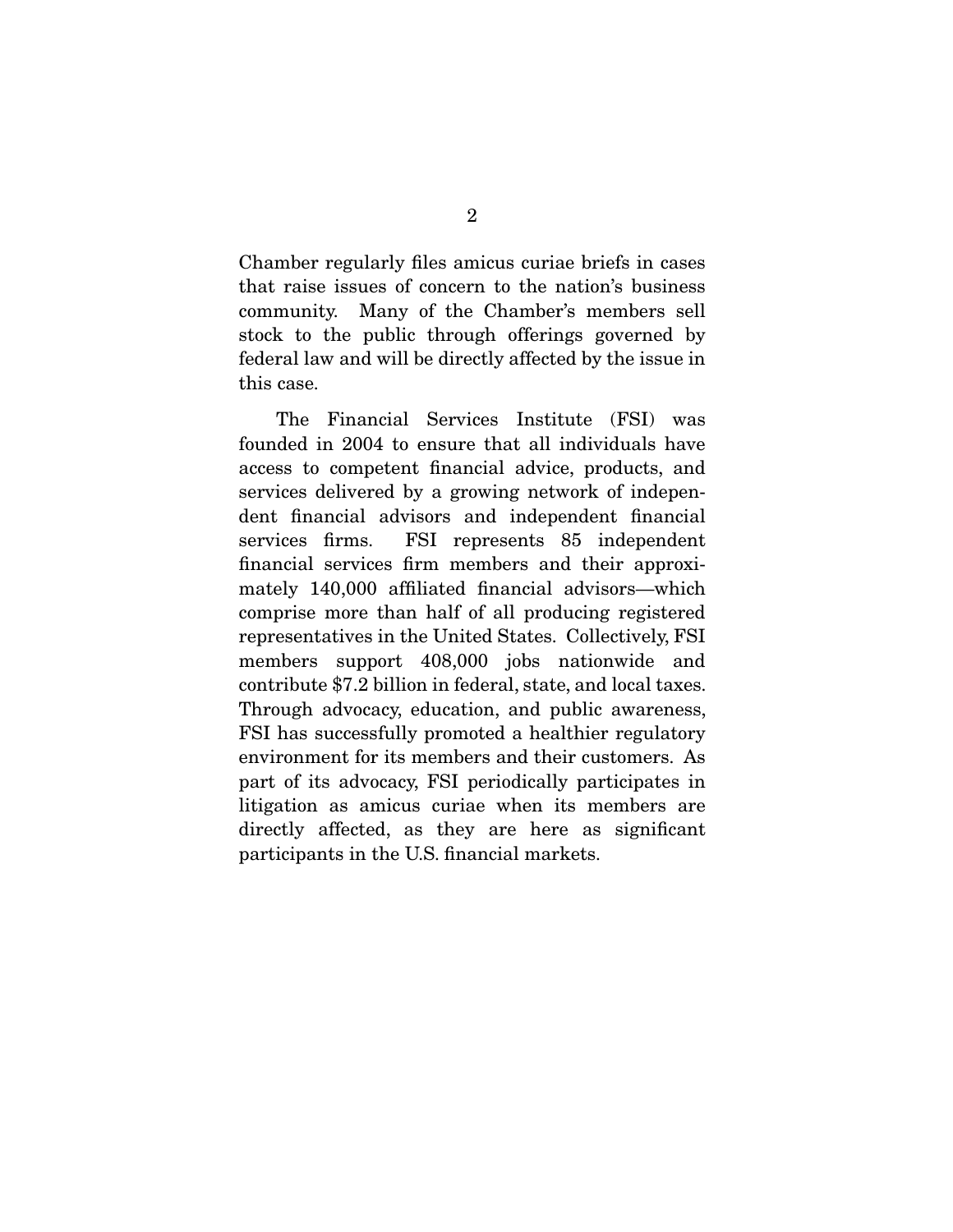### **INTRODUCTION AND SUMMARY OF ARGUMENT**

In the Private Securities Litigation Reform Act (PSLRA or Reform Act), Congress took assertive action against abusive securities litigation tactics. When class action lawyers circumvented those safeguards by bringing claims under state law, Congress acted again. It passed the Securities Litigation Uniform Standards Act (SLUSA) to bar most state law class actions that allege deceptive conduct "in connection with the purchase or sale of a covered security."  $15$  U.S.C.  $\S 78bb(f)(1)$ . Consistent with that plain language and Congress's manifest intent to prevent end-runs around federal protections, this Court has interpreted the phrase "in connection with" broadly, holding that "it is enough that the fraud alleged 'coincide' with a enough that the fraud alleged 'collection' with a<br>securities transaction." *Merrill Lynch, Pierce, Fenner*<br>& Smith Inc. v. Dabit, 547 US, 71, 85 (2006) *& Smith Inc. v. Dabit*, 547 U.S. 71, 85 (2006).

decision in *Dabit*, confusion has persisted among the<br>lower courts on the meaning of "in connection with ". In *Chadbourne & Parke LLP v. Troice*, 571 U.S. 377<br>(2014) this Court clarified that SUISA's probibition (2014), this Court clarified that SLUSA's prohibition involving securities covered by federal law. While doing so, the Court expressly disclaimed any suggestion that it was altering the broad reading of suggestion that it was altering the broad reading of "in connection with" laid out in *Dabit*, *id*. at 387-88. Circuit here, have nonetheless misread *Troice* to impose a "materiality" requirement, even in eases impose a "materiality" requirement—even in cases,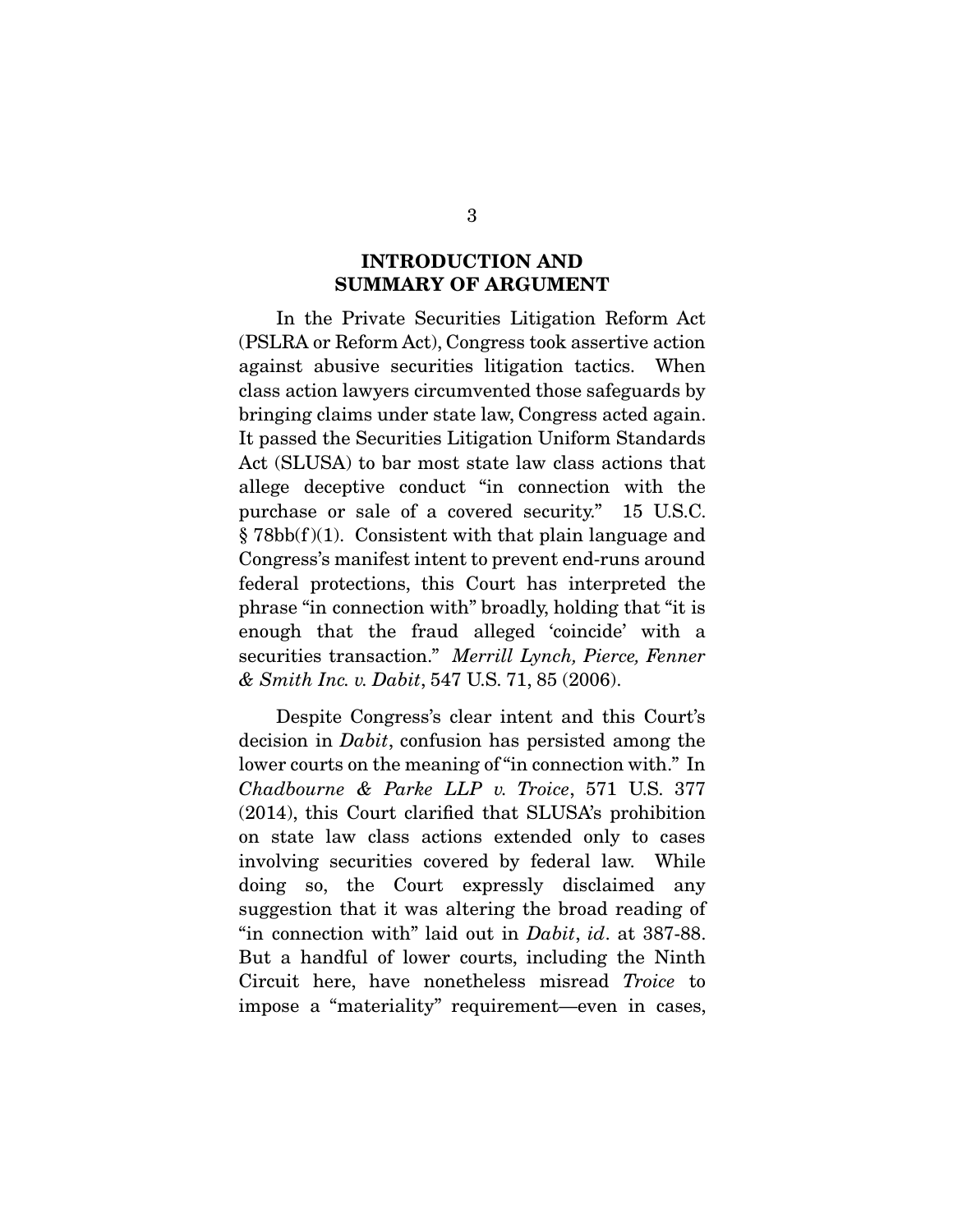like this one, that indisputably involve *covered* Circuit's decision is irreconcilable with the statutory text and this Court's precedents, and it deepens an  $\frac{1}{\sqrt{2}}$  and  $\frac{1}{\sqrt{2}}$  and  $\frac{1}{\sqrt{2}}$  and  $\frac{1}{\sqrt{2}}$  and  $\frac{1}{\sqrt{2}}$  and  $\frac{1}{\sqrt{2}}$  and  $\frac{1}{\sqrt{2}}$  and  $\frac{1}{\sqrt{2}}$  and  $\frac{1}{\sqrt{2}}$  and  $\frac{1}{\sqrt{2}}$  and  $\frac{1}{\sqrt{2}}$  and  $\frac{1}{\sqrt{2}}$  and  $\frac{1}{\sqrt{2}}$  and entremant split split split over the proper interpretation of  $\mathbb{C}$  in the proper interpretation of  $\mathbb{C}$  in the proper interpretation of  $\mathbb{C}$  in the proper interpretation of  $\mathbb{C}$  in the proper interpretatio  $\overline{\phantom{a}}$ 

Amici wish to emphasize the vital importance of this issue and its far-reaching consequences. The proper functioning of securities markets is essential. to the nation's economic wellbeing. Securities issuers and underwriters provide not only hundreds of thousands of American jobs, but also the capital that fuels U.S. companies and sparks innovation. Yet the scourge of meritless securities class actions threatens. to stifle that critical engine of growth. The Ninth Circuit's decision exacerbates this problem by allowing. more class action plaintiffs to circumvent carefully crafted federal protections through state-law channels. And its erroneous reading of the phrase "in connection" with" threatens to unsettle securities law more broadly, given Congress's use of that phrase in other  $\frac{1}{\sqrt{2}}$  becomes of the contract phrase in  $\frac{1}{\sqrt{2}}$ provisions.

This Court's review is needed to restore<br>uniformity to securities law and prevent the Ninth Circuit's decision from undermining Congress's carefully crafted securities-litigation reforms. carefully crafted securities-little securities-little securities-little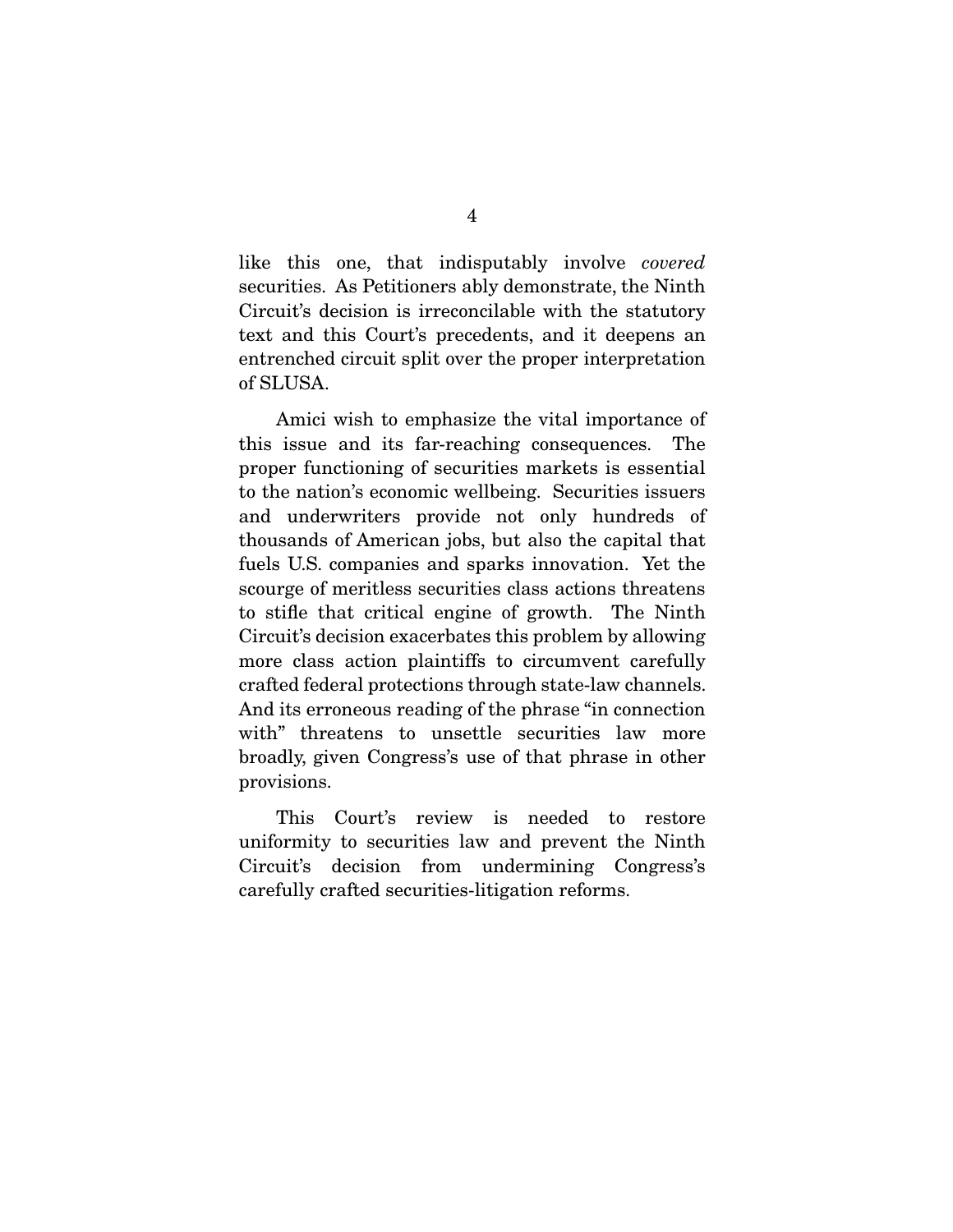#### **ARGUMENT**

## **THE NINTH CIRCUIT'S DECISION UNDERMINES VITAL GOALS OF FEDERAL SECURITIES LAW**

#### **A. The Securities Industry Is A Bedrock Of The U.S. Economy**

As this Court recognized in *Dabit*, "[t]he magnitude of the federal interest in protecting the integrity and efficient operation of the market for nationally traded securities cannot be overstated." 547 U.S. at 78. The securities industry makes possible. the capital investments that drive the entire economy. the capital investments that drive the entire economy.

The U.S. securities industry is a major engine of economic growth, employing nearly one million people. economic growth, employing nearly one million people. SIFMA, *2021 Capital Markets Fact Book* 9 (2021).<sup>2</sup> Last year, employment in the financial activities sector  $(\text{which also includes insurance and real estate})$ accounted for  $5.7\%$  of major industry employment in the United States. U.S. Bureau of Labor Statistics, *Employment by major industry sector* (2021).<sup>3</sup> Over<br>the last decade, it has added jobs faster than most the last decade, it has added jobs faster than most other major industries, with employment growth projected to continue in the coming years. *Ibid*. As a percentage of GDP, the finance industry (along with insurance) contributes more to U.S. growth than the construction, manufacturing, entertainment, mining, utilities, agriculture, transportation, or retail  $\mathbf{u}_0$  and  $\mathbf{u}_1$  transportation, or retail  $\mathbf{u}_1$ 

 $^2$ https://www.sifma.org/wp-content/uploads/2021/07/CM-Fact-Book-2021-SIFMA.pdf.  $\frac{1}{2}$  and  $\frac{1}{2}$  and  $\frac{1}{2}$  and  $\frac{1}{2}$  and  $\frac{1}{2}$  and  $\frac{1}{2}$  and  $\frac{1}{2}$  and  $\frac{1}{2}$  and  $\frac{1}{2}$  and  $\frac{1}{2}$  and  $\frac{1}{2}$  and  $\frac{1}{2}$  and  $\frac{1}{2}$  and  $\frac{1}{2}$  and  $\frac{1}{2}$  and  $\frac{1}{2}$  a

<sup>3</sup> https://www.bls.gov/emp/tables/employment-by-major- $\cdots$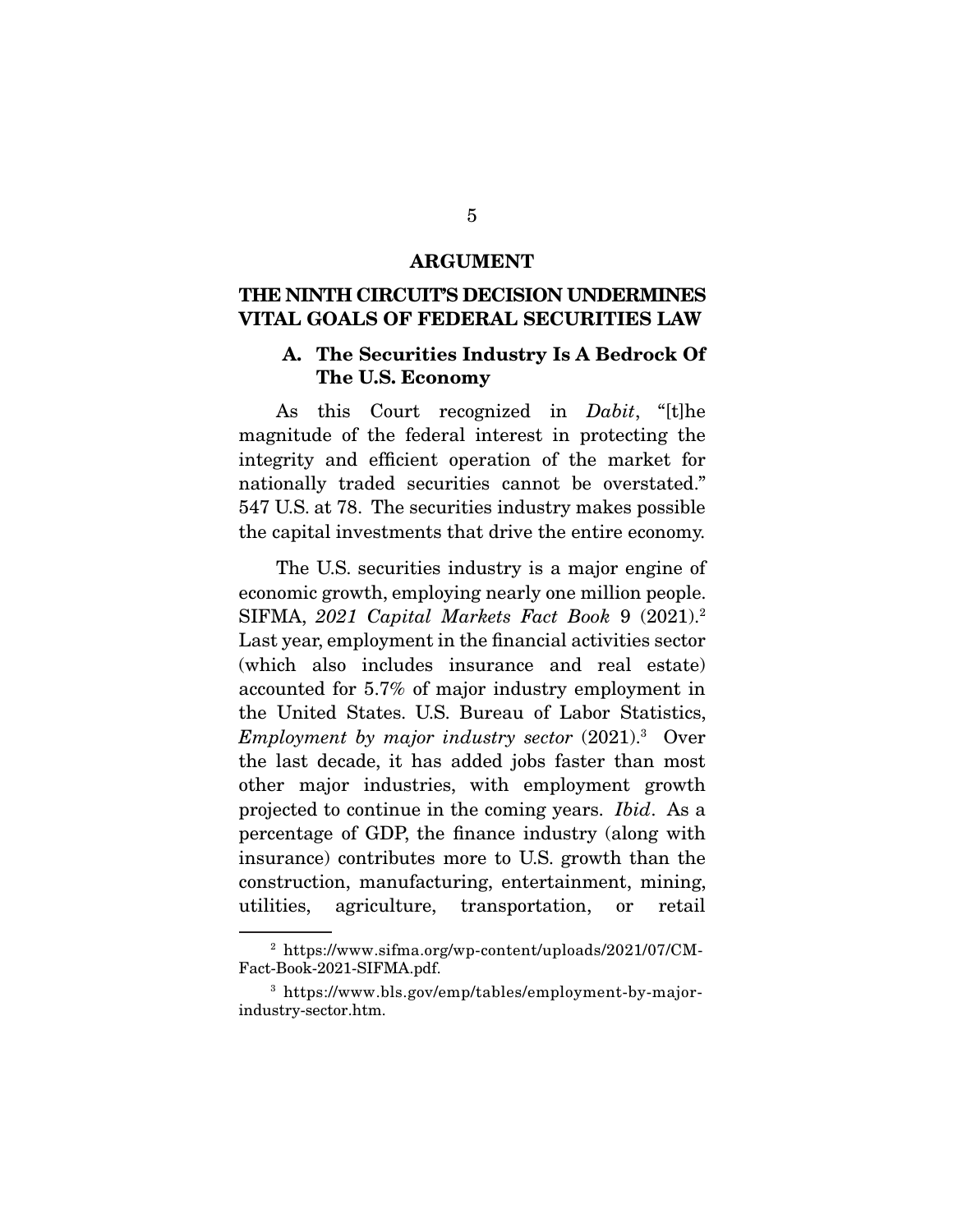industries. *See* U.S. Dep't of Commerce, Bureau of Econ. Analysis, *GDP by Industry, Second Quarter 2021* 4  $(2021)$ . Small businesses, too, thrive in this sector. employed, support hundreds of thousands of jobs nationwide and contribute tens of billions of dollars to Financial Services Institute, *The Economic*<br>Impact of ESI Members 4 (2020)<sup>5</sup> *Impact of FSI Members* 4 (2020).5

The securities industry is not just an economic<br>powerhouse in its own right. It is also a force-multiplier for the rest of the economy, providing the financing countless companies need to thrive. In 2019, the securities industry raised  $$2.1$  trillion of capital for U.S. businesses through debt and equity experiments once the understanding the debt and equity issuance. SIFMA, *2020 Capital Markets Fact Book* 8  $(2020)$ . Just last year, corporate bond issuance<br>increased to  $24.4$  trillian with equity issuance including common and preferred shares, totaling \$390 billion. SIFMA, *2021 Capital Markets Fact Book*, at 8. In this way, the securities industry facilitates the free flow of capital to the most promising enterprises, bolstering innovation, job creation, economic development, and prosperity throughout the country. Its successes have made U.S. capital markets the Its successes have made U.S. capital markets the

 $^4$ https://www.bea.gov/sites/default/files/2021-09/gdp2q21\_3rd.pdf.

<sup>&</sup>lt;sup>5</sup> https://media.financialservices.org/wp-content/uploads/ 2021/03/The-Economic-Impact-of-FSI-Members-2021.pdf.

<sup>2022.002.2022.2022.2022.</sup>pdf. 2021.02.2021.pdf.<br>6.1.1. Members-2021.pdf.html 1.1.0001.000100 mttps://www.sifma.org/wp-content/uploads/2021/06/US-Fact-<br>c-2020-SIFMA pdf  $\mathcal{L}$  books  $\mathcal{L}$  and  $\mathcal{L}$  are  $\mathcal{L}$  . The simple  $\mathcal{L}$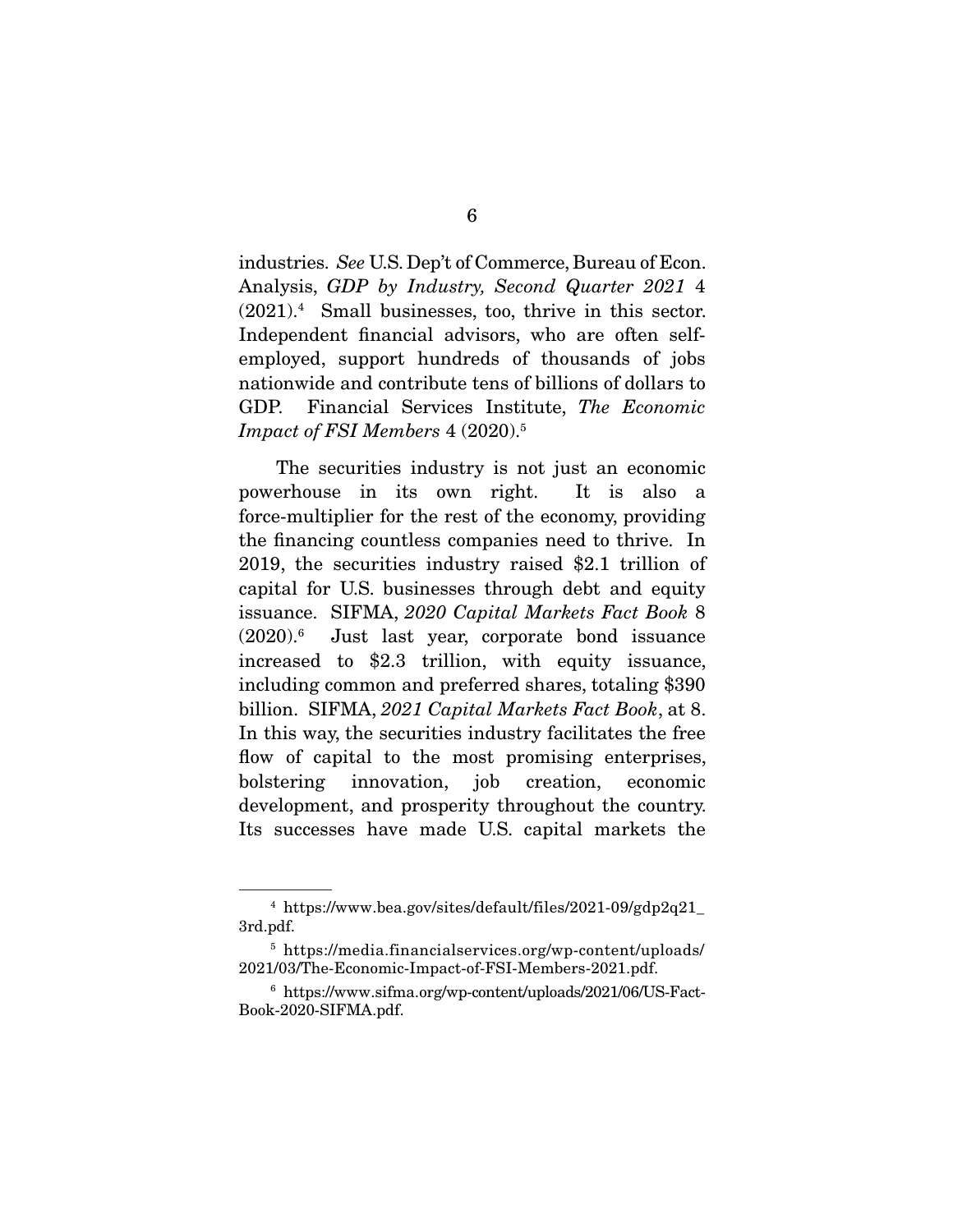largest, most liquid, and most efficient in the world. *Id*.

### **B. Class Action Securities Litigation Threatens U.S. Securities Markets**

Securities class action litigation poses a threat to this critical sector of the economy, making it all the more important that courts properly apply federal protections against abusive litigation. Congress has recognized that securities litigation "presents a danger of vexatiousness different in degree and in kind from that which accompanies litigation in general." *Dabit*, 547 U.S. at 80 (citation omitted). "Even weak cases" can carry "substantial settlement value because delay normal business activity." *Ibid.* (quotation marks, citation, and brackets omitted).

Class actions continue to impose significant drag on the securities industry and the broader economy. While securities class action filings dipped slightly in 2020, the overall rate of activity was still  $49\%$  higher that year than the average rate from  $1997$  to  $2019$ . Cornerstone Research, *Securities Class Action Filings* 3020 Vegr in *Paview* 1 (2021)<sup>7</sup> *2020 Year in Review* 1 (2021).<sup>7</sup>

The scope of these suits, not just their total number, is also on the rise. There were thirty \$10  $\frac{1}{2}$  is also on the rise. There were  $\frac{1}{2}$   $\frac{1}{2}$  $\mathbf{e}_{\mathbf{e}}$  filings  $\mathbf{e}_{\mathbf{e}}$  filings the historical term of  $\mathbf{e}_{\mathbf{e}}$ 

<sup>&</sup>lt;sup>7</sup> https://www.cornerstone.com/Publications/Reports/Securities-Class-Action-Filings-2020-Year-in-Review. Class-Action-Filings-2020-Year-in-Review.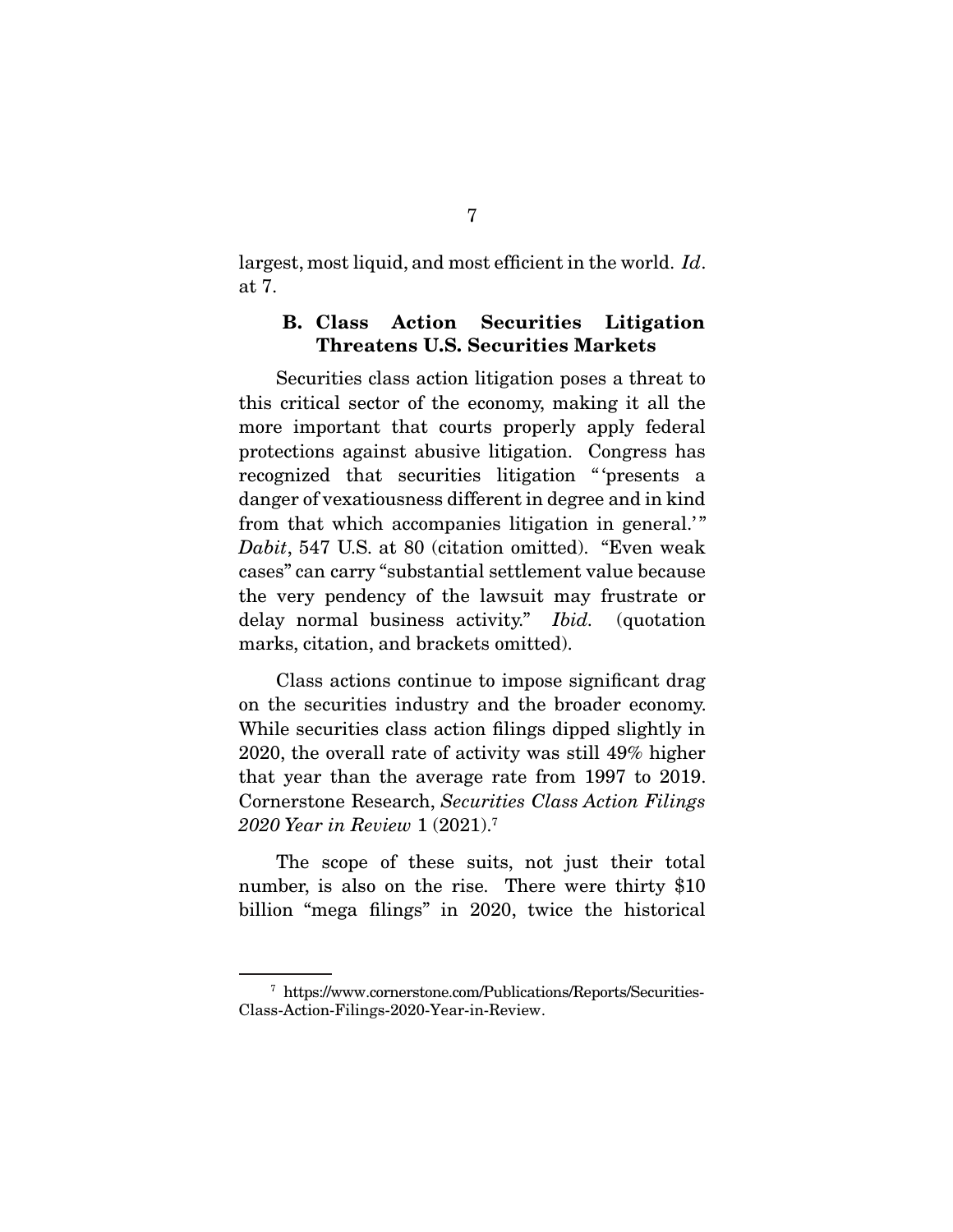average. *Ibid*.<sup>8</sup> And cases filed in recent years<br>"threaten.much.higher.litigation.and.sottlement.costs  $Ibid.^8$ than cases filed in prior years—nearly three times larger than the average for  $1997$  to  $2017$ ." U.S. **Chamber Institute for Legal Reform,** *Containing the* Containing *Containing the Contagion: Proposals to Reform the Broken Securities Class Action System* 2 (2019).9

This ongoing wave of securities class actions has<br>had a pervasive, deleterious effect on American businesses. Under threat from increased securities litigation, companies have been forced to hold more cash in reserve while reducing capital expenditures. matteo Arena & Brandon Julio, *The Effects of Securities*<br>Class Action Litigation on Corporate Liquidity and *Class Action Litigation on Corporate Liquidity and Investment Policy*, 50 J. FIN. & QUANTITATIVE ANALYSIS 251, 272-73 (2015). Liability insurance premiums for corporate officers have skyrocketed. *See* Carl E. Metzger & Brian H. Mukherjee, *Challenging Times: The Hardening D&O Insurance Market*, Harvard Law  $2020$ ,  $10$  And some companies are eschewing going 2020). And some companies are eschewing going<br>2020). And some companies are eschewing going public altogether. *See* Michael Wusterhorn & Gregory

 $8$  "Mega filings" have a maximum dollar loss (MDL) of \$10 billion. "MDL is the dollar value change in the defendant firm's market capitalization from the trading day with the highest market capitalization during the class period to the trading day immediately following the end of the class period." Cornerstone immediately following the end of the class period." Cornerstone Research, *supra*, at 36.

 $^9$ https://instituteforlegalreform.com/wp-content/uploads/ $2020/10/\mathrm{Securities\text{-}Class\text{-}Action\text{-}Reform\text{-}Proposals.pdf.}$ 

<sup>2020/10/</sup>Securities-Class-Action-Reform-Proposals.pdf. <sup>10</sup> https://corpgov.law.harvard.edu/2020/01/29/challenging $t_{\text{max}}$  the domination  $\theta$  as the double-market.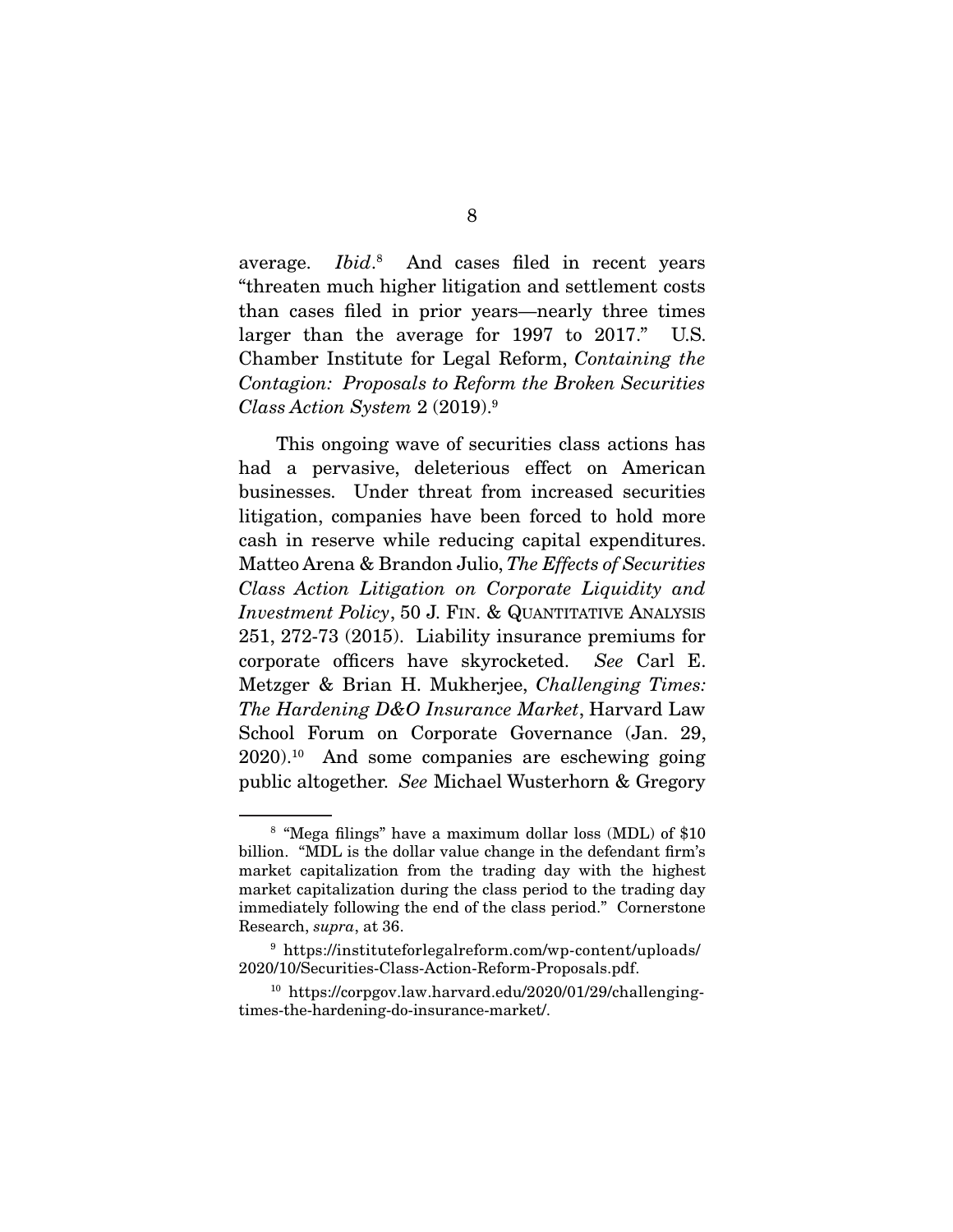Zuckerman, *Fewer Listed Companies: Is that Good or Bad for Stock Markets?* WALL STREET JOURNAL importance of properly interpreting and enforcing protections Congress put in place to curb abusive  $\frac{1}{2}$  protections consider  $\frac{1}{2}$  abusive to consider the current abusive abusive abusive  $\frac{1}{2}$  abusive  $\frac{1}{2}$  abusive  $\frac{1}{2}$  abusive  $\frac{1}{2}$  abusive  $\frac{1}{2}$  abusive  $\frac{1}{2}$  abusive  $\frac{1}{2}$  abusiv securities litigation.

### **C. Congress Intended SLUSA To Prevent Plaintiffs From Circumventing Federal Curbs On Abusive Securities Litigation**

To rationalize securities class action litigation,<br>Congress has legislated comprehensively, including by enacting the SLUSA provision at issue here. But to understand SLUSA and this particular provision, it is necessary to begin with its immediate predecessor. In 1995, Congress enacted the Reform Act to crack down on "abuses of the class-action vehicle in litigation involving nationally traded securities" that were "being used to injure 'the entire U.S. economy.'" *Dabit*,<br>547 U.S. et 81 (quoting H.B. Bop. No. 104 369, et 31) 547 U.S. at 81 (quoting H.R. Rep. No. 104-369, at 31 procedural safeguards for most securities fraud class actions, including limits on recoverable damages and attorneys' fees, a "safe harbor" for forward-looking statements, restrictions on the selection and compensation of lead plaintiffs, mandated sanctions for frivolous filings, an automatic discovery stay, and heightened pleading requirements for alleging fraud. 15 U.S.C. §§ 78u-4, 78u-5.  $15.21 \times 10^{15}$ 

 $^{11}$ https://www.wsj.com/articles/fewer-listed-companies-is-<br>that-good-or-bad-for-stock-markets-1515100040. that-good-or-bad-for-stock-markets-1515100040.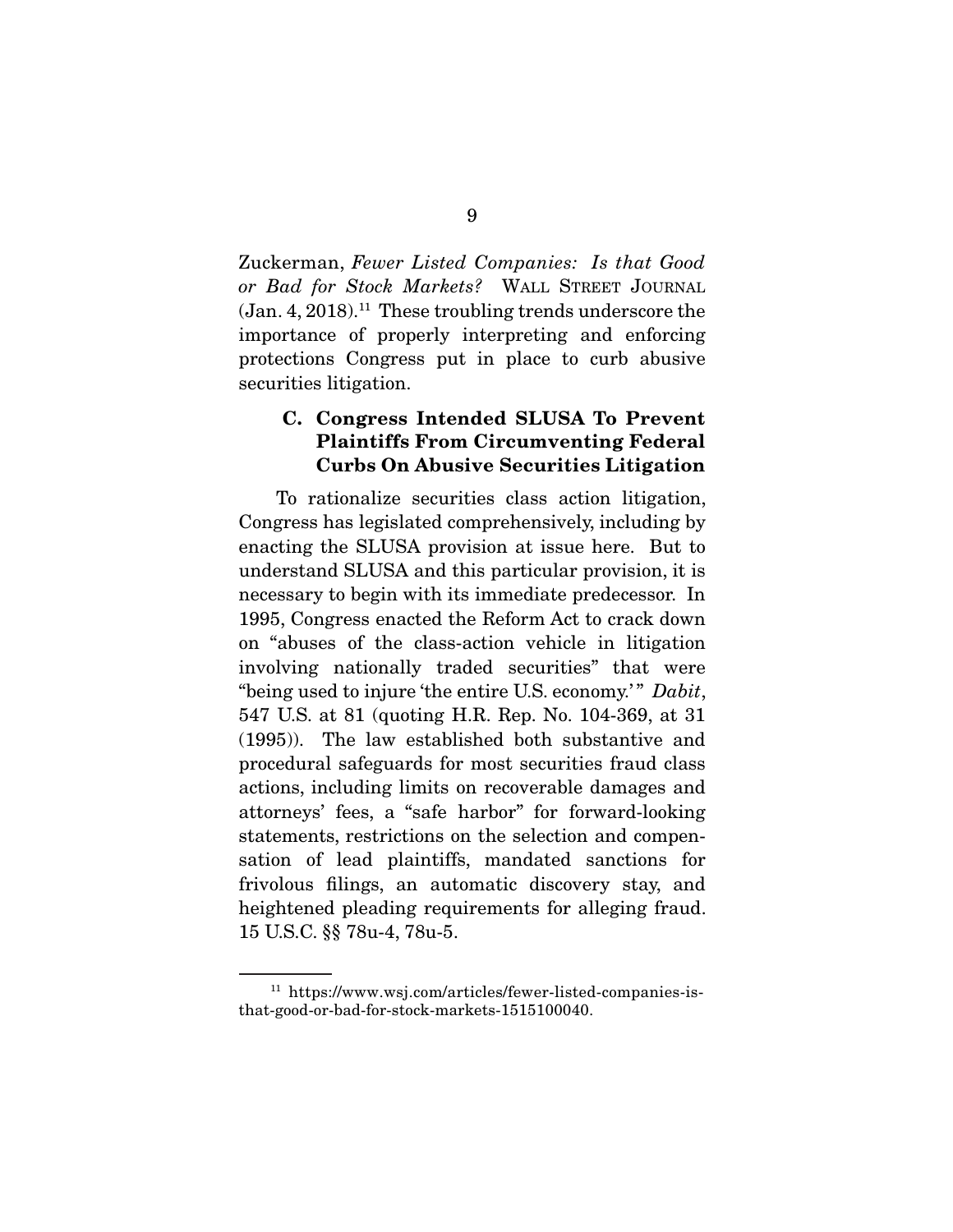But there was an unfortunate gap in Congress's scheme: many class action plaintiffs were able to evade the new requirements by rewriting their complaints to bring their claims under state law. "After the PSLRA was passed," plaintiffs "flocked to the state courts in an attempt to avoid the new law's reforms, filing claims under state law challenging disclosures dictated by the federal securities laws for nationally traded securities." Laurie Smilan & Nicki Locker, traded securities." Laurie Smilan & Nicki Locker, *Saying So Long to State Court Securities Litigation*, Harvard Forum on Corporate Governance (Feb. 11, 2019).<sup>12</sup> In response to that "novel" and "unwelcome" development, Congress in 1998 enacted SLUSA "[t]o prevent plaintiffs from circumventing the Reform Act." *Cyan, Inc. v. Beaver Cnty. Emps. Ret. Fund*, 138 S. Ct.<br>1061, 1067 (2018) 106<sub>1</sub>, 1067 (2018).

Like the Reform Act, SLUSA was designed to "put<br>an end to vexatious litigation that was draining value from the shareholders and employees of public companies." H.R. Rep. No. 105-640, at  $9(1998)$ . It was particularly targeted at stopping litigation practices. with "the potential not only to undermine the intent of the [Reform] Act, but to increase the overall cost of litigation" through the "filing of parallel claims" under state law. *Id.* at 10 (citation omitted).

The cornerstone of that effort was 15 U.S.C.  $\S 78bb(1)(1)$ , which provides that "[n] o covered class  $\frac{1}{2}$   $\frac{1}{2}$   $\frac{1}{2}$   $\frac{1}{2}$   $\frac{1}{2}$   $\frac{1}{2}$   $\frac{1}{2}$   $\frac{1}{2}$   $\frac{1}{2}$   $\frac{1}{2}$   $\frac{1}{2}$   $\frac{1}{2}$   $\frac{1}{2}$   $\frac{1}{2}$   $\frac{1}{2}$   $\frac{1}{2}$   $\frac{1}{2}$   $\frac{1}{2}$   $\frac{1}{2}$   $\frac{1}{2}$   $\frac{1}{2}$   $\frac{1}{2}$   $\overline{\phantom{a}}$ 

 $^{12}$ https://corpgov.law.harvard.edu/2019/02/11/saying-so-long-to-state-court-securities-litigation/. to-state-court-securities-litigation/.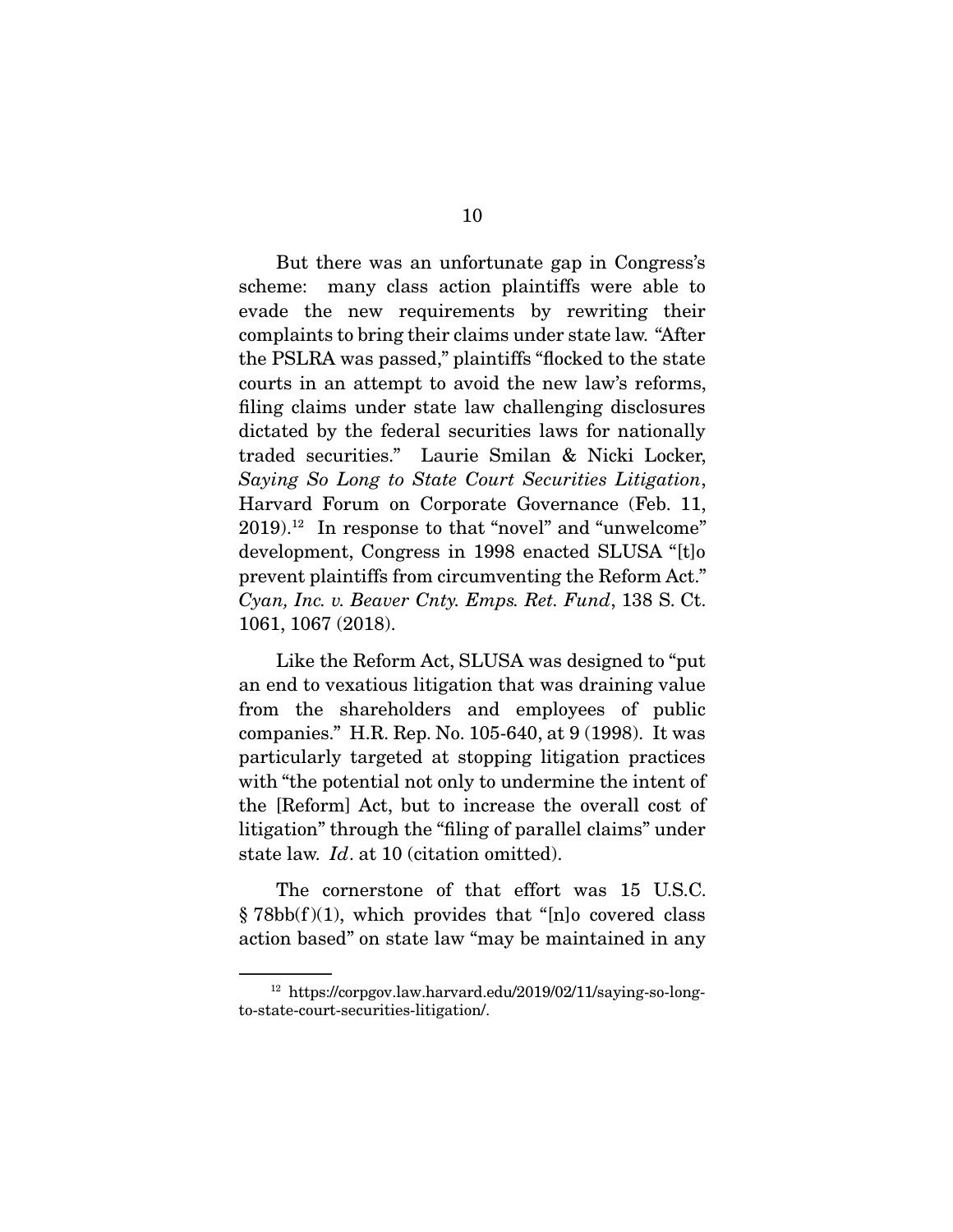misrepresentation or omission of a material fact *in* connection with the purchase or sale of a covered *connection with* the purchase or sale of a covered security; or (B) that the defendant used or employed any manipulative or deceptive device or contrivance *in connection with* the purchase or sale of a covered<br>socurity" *Ibid* (omphases added) For SUISA's security." *Ibid.* (emphases added). For SLUSA's purposes, a "covered" class action means a suit or group of suits seeking damages on behalf of "more than 50 persons or prospective class members" or "unnamed parties." 15 U.S.C.  $\S 78bb(f)(5)(B)$ . And a "covered" security means those securities "qualified for trading". in the national market," "listed  $***$  on a national securities exchange," or "issued by an investment company that is registered  $***$  under the Investment Company Act of 1940." 15 U.S.C.  $\S 78bb(f)(5)(E);$ 15 U.S.C.  $\S 77r(b)$ . In other words, Congress sought to ensure that federal law, not state law, would provide the exclusive rule of decision for the vast majority of securities class actions, thus reducing opportunities for abuse as the 1995 Reform Act had originally intended. abuse as the 1995 Reform Act  $\sum_{i=1}^{n}$ 

Consistent with those goals, this Court has inter-<br>preted SLUSA's key provision broadly. Noting that "a broad construction follows not only from ordinary principles of statutory construction but also from the particular concerns that culminated in SLUSA's enactment," the Court in *Dabit* read § 78bb(f)(1)'s key phrase—" 'in connection with the purchase or sale of '" securities—as extending to any cases in which "the fraud alleged 'coincide[s]' with a securities trans- $\frac{1}{2}$  fraction  $\frac{1}{2}$  5.47 IIS at 85.86. The Court emphasized that and the court emphasized that  $\mathbf{r}_1$  at  $\mathbf{r}_2$  at 85-86. The Court emphasized that  $\mathbf{r}_1$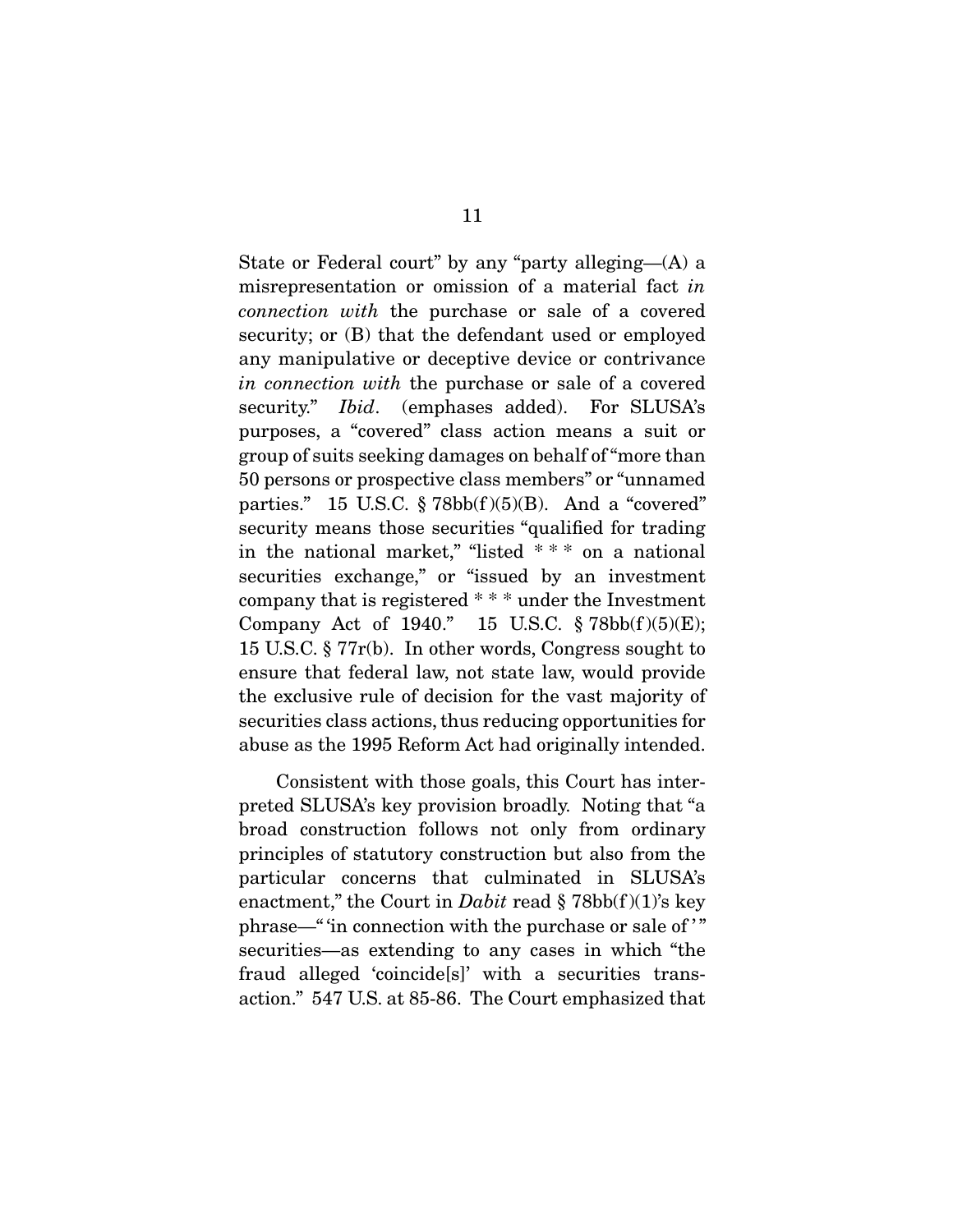was the same broad standard that applies to the exact<br>same phrase in the context of Section 10(b) and Rule 10b-5. *Id.* at 86. As the Court explained, "[a] narrow reading of the statute would undercut the effectiveness<br>of the 1995 Reform Act and thus run contrary to SLUSA's stated purpose"—" to prevent certain State private securities class action lawsuits alleging fraud from being used to frustrate the objectives' of the 1995 Act." *Ibid.* (quoting SLUSA, Pub. L. No. 105-353, § 2(5), 112 Stat. 3227, 3327 (1998).

## **D. The Decision Below Undermines Congress's Objectives, Disrupts Securities Law, And Sows Confusion**

The Ninth Circuit's interpretation of SLUSA here<br>is not just wrong. It directly undermines Congress's central goal in enacting that statute: preventing plaintiffs from evading federal limitations on securities class actions. The decision also aggravates a circuit split on a critical statutory phrase, sowing  $\frac{1}{2}$  confusion and promoting forum shapping confusion and promoting for an shopping.

## *1. The Ninth Circuit's narrow interpretation of "in connection with" is wrong*

Petitioners thoroughly show how the decision<br>below conflicts with this Court's decisions and the plain statutory text. *See* Pet. 21-29. But it is worth<br>briefly bighlighting the Ninth Circuit's error briefly highlighting the Ninth Circuit's error.<br>According to the court of appeals, the phrase "in connection with" in  $\S 78bb(f)(1)$  "requires a showing"  $\epsilon$  metapholity" parmitting state claims relating to of materiality,  $\mathbf{p}$  and  $\mathbf{p}$  state claims relating to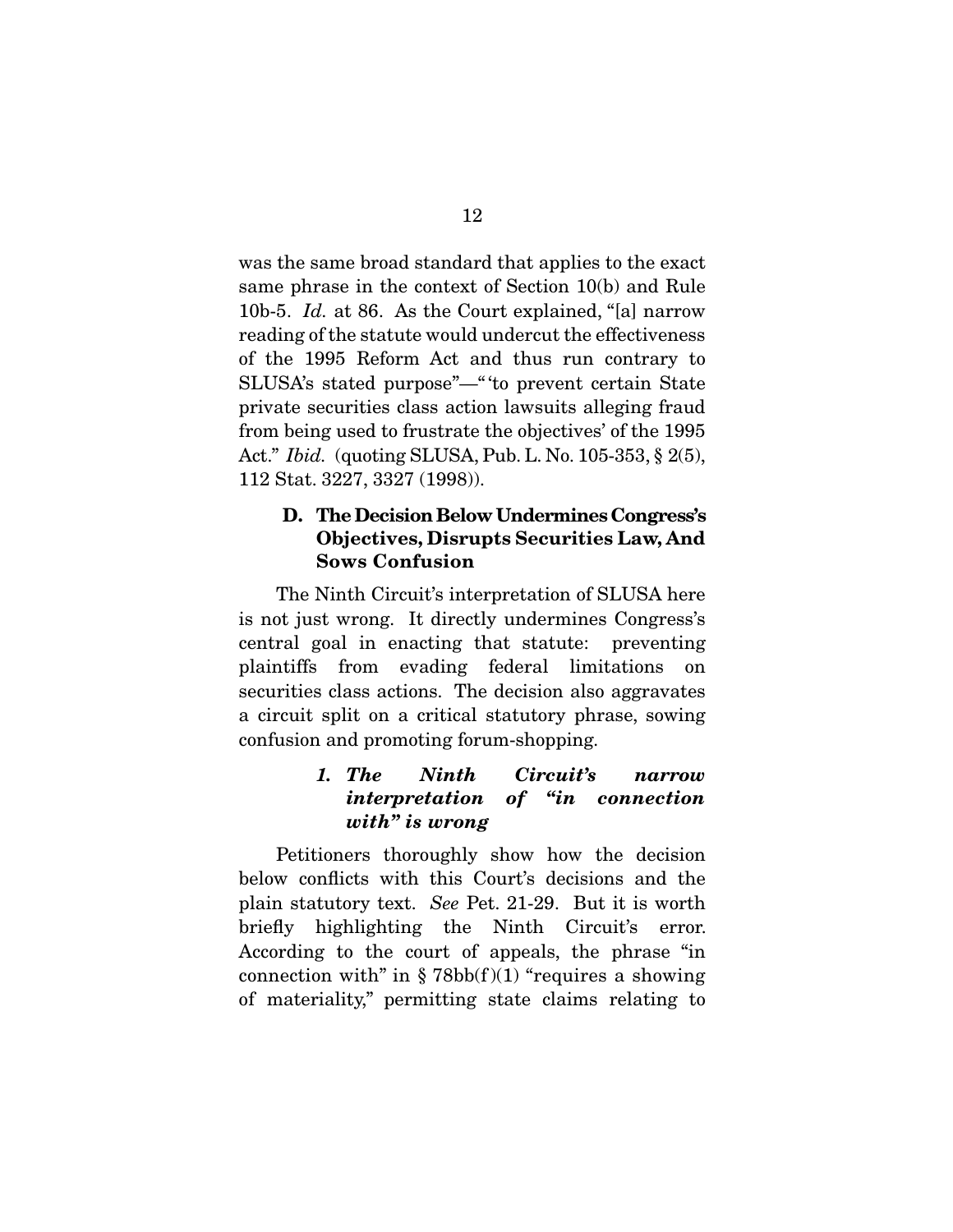covered securities to proceed unless the alleged<br>deception directly motivated a change in trading behavior. Pet. App. 16a-20a. behavior. Pet. App. 16a-20a.

Nothing about the phrase "in connection with"<br>suggests Congress intended to require such direct causation between an alleged deception and a securities transaction. Absent a specific statutory definition, this Court interprets statutory "words" consistent with their 'ordinary meaning  $***$  at the time Congress enacted the statute.'" Wis. Cent. Ltd. v.<br>United States, 138 S. Ct. 2067, 2070 (2018) (eithing *United States*, 138 S. Ct. 2067, 2070 (2018) (citation word "connection" denotes a far broader range of relationships than the Ninth Circuit's reading would permit. *See Connection*, *Merriam Webster's Collegiate* <br>*Distincery* 245 (1999) (dofining "connection" as a *Dictionary* 245 (1999) (defining "connection" as a "contextual relation or association," a "relationship in fact," or a "causal or logical relation or sequence"). $^{13}$ Just as this Court has recognized in the class certification context, courts should not "adopted" an atextual requirement of  $***$  materiality that Congress, despite its extensive involvement in the securities field, has not sanctioned." *Amgen Inc. v.*<br>Conn *Pet Plane & Tr Funde* 568 US 455 478 (2013) *Conn. Ret. Plans & Tr. Funds*, 568 U.S. 455, 478 (2013).

The phrase "in connection with" is a common one<br>in federal statutes, and in a variety of contexts this Court has rejected efforts to impose atextual limitations on it. *See*, *e.g.*, *Mont v. United States*, 139 S. Ct.

<sup>&</sup>lt;sup>13</sup> https://archive.org/details/merriamwebstersc00merr\_3/<br>page/245/mode/2up.  $_{\rm F}$  anger 25, 205, 205, 2up.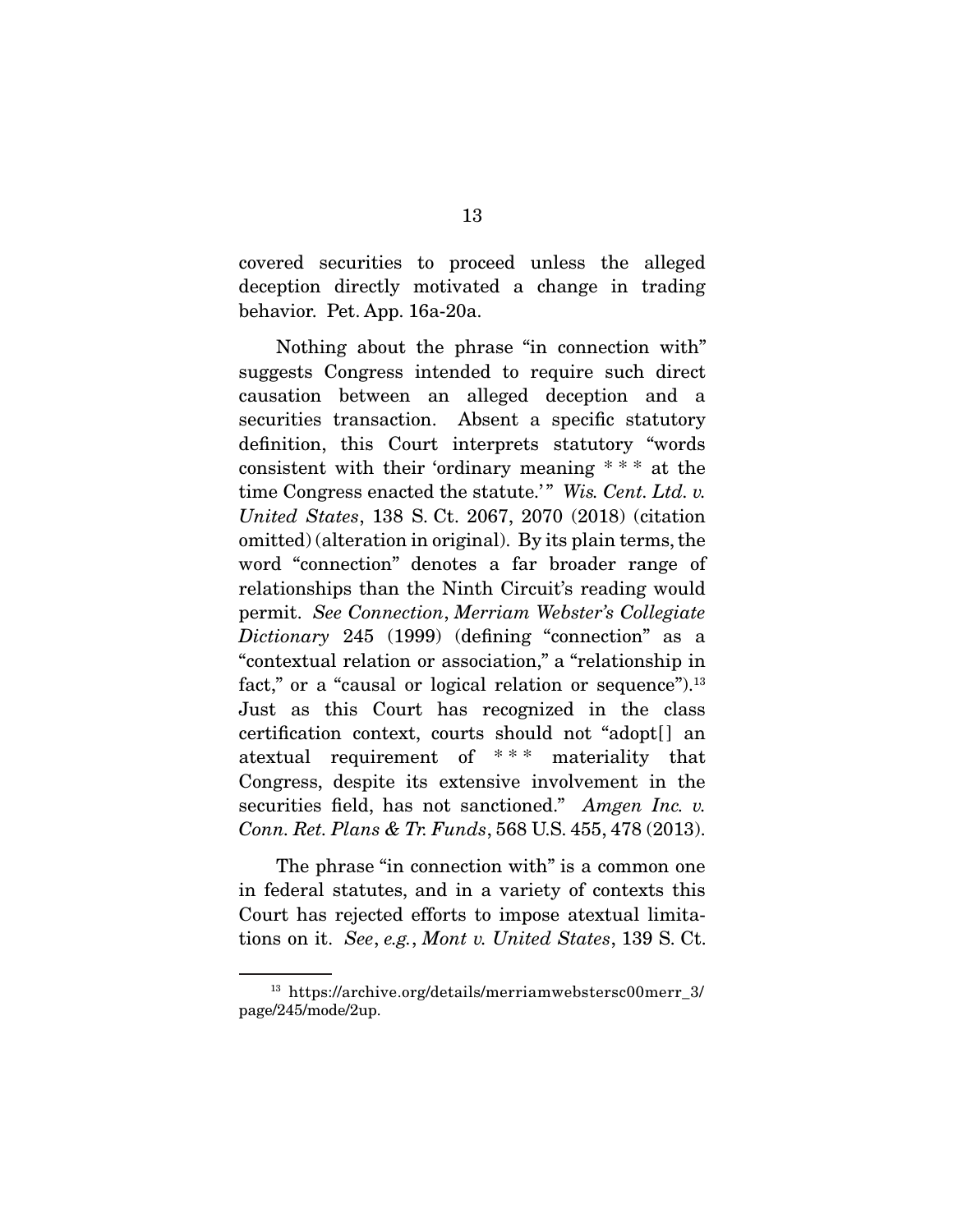1826, 1832 (2019) (broadly construing the phrase "imprisonment in connection with a conviction")  $\frac{1}{227}$  (brackets omitted); *United States v. Am. Union Transp.*,  $\frac{227}{115}$   $\frac{127}{427}$   $\frac{111}{42}$   $\frac{1046}{426}$  (rejecting effect to limit) 327 U.S. 437, 441-43 (1946) (rejecting effort to limit of the Shipping Act); *Danciger v. Cooley*, 248 U.S. 319, 326-27 (1919) (rejecting narrow interpretation of shipments that would have allowed Congress's  $s$  is that we have all  $s$  and  $s$  allowed  $s$  and  $s$  allowed  $s$  $\mathbf{P} \cdot \mathbf{P}$  be the first term of  $\mathbf{P}$ .

And in the particular context of securities actions<br>brought under Rule 10b-5, this Court has held that deceptive conduct is "'in connection with'" a securities transaction whenever the two are "not independent" events." *S.E.C. v. Zandford*, 535 U.S. 813, 819-20<br>(2002) See also United States v. O'Hagan 521 U.S. (2002). *See also United States v. O'Hagan*, 521 U.S. confidential information was "in connection with" a securities transaction "even though the person or  $\frac{1}{2}$  security defined as not the other perty to the trade") entity defrauded is not the other party to the trade").

In sum, the Ninth Circuit's interpretation cannot<br>be reconciled with the provision's plain language or be reconciled with the provision's plain language or this Court's precedent.

### *2. The Ninth Circuit's decision runs contrary to SLUSA's animating purpose*

The Ninth Circuit's misreading of SLUSA is no<br>minor textual error. It undermines Congress's central purpose in enacting the statute: to maintain a federal purpose in enacting the statute: to maintain a federal rule of decision in most securities class actions by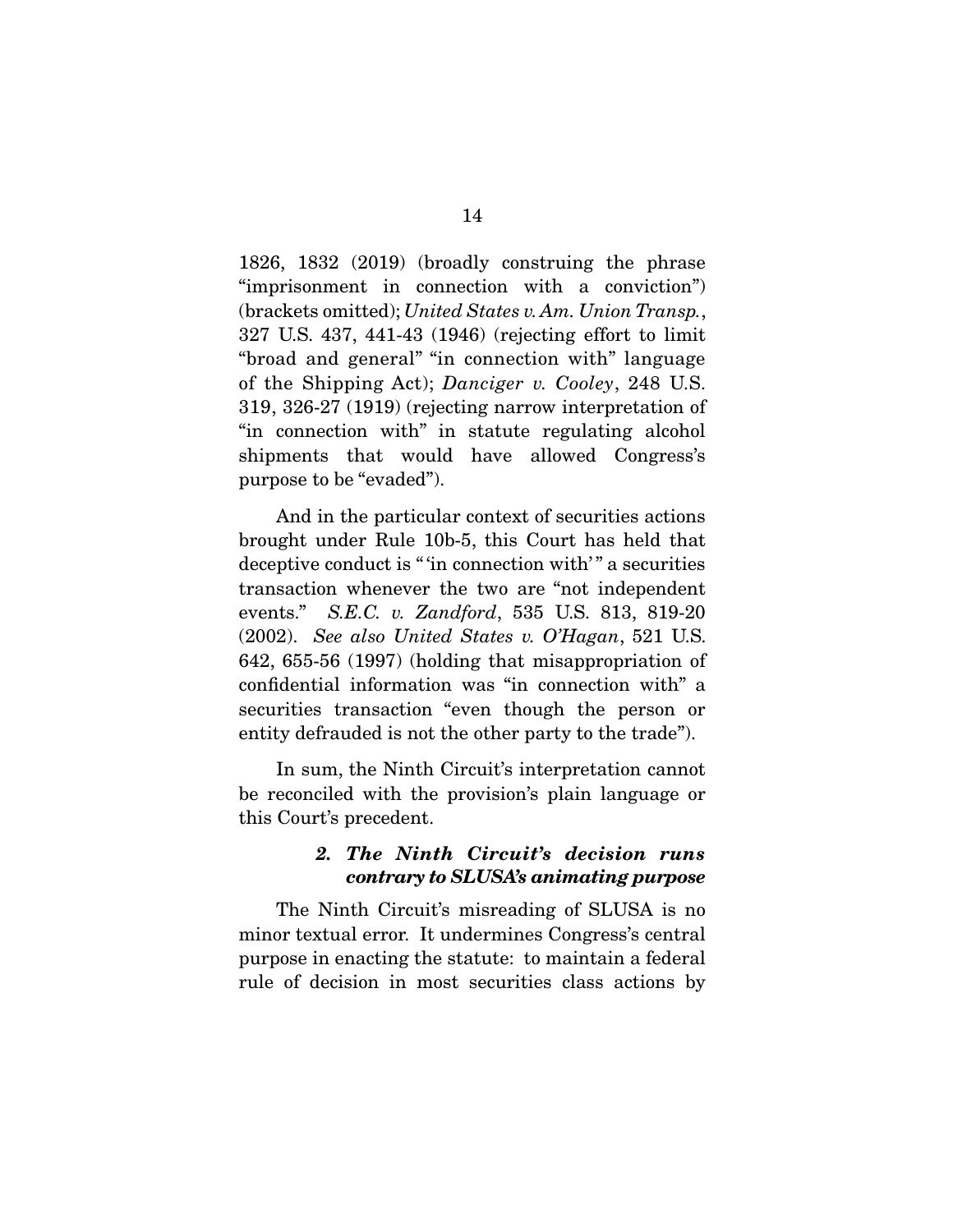closing the state-law loophole left open by the Reform<br>Act.

As Congress explained in enacting SLUSA, "[t]he solution to" the problem of plaintiffs circumventing the Reform Act is to "preempt<sup>[]</sup> securities fraud class actions brought under State law." H.R. Rep. No. 105-640, at 10-11. Thus, as this Court has warned, a "narrow" reading of the statute would undercut the effectiveness of the 1995 Reform Act and thus run contrary to SLUSA's stated purpose, viz., 'to prevent certain State private securities class action lawsuits alleging fraud from being used to frustrate the objectives' of the 1995 from being used to frustrate the objectives' of the 1995 Act." *Dabit*, 547 U.S. at 86.

The Ninth Circuit's narrow reading of SLUSA permits the plaintiffs here to engage in exactly the kind of circumvention the statute was meant to bar. The same alleged omissions and misrepresentations about the suitability of advisory accounts formed the gravamen of both plaintiffs' federal and their state claims. As the district court explained, "[p]laintiffs" failed) to demonstrate [that] the deceptive conduct alleged in their [federal] securities claims, is not also at the heart of their state claims." Pet. App. 35a. The federal claims failed because the allegations were. insufficient to satisfy the Reform Act's heightened pleading standards. Pet. App. 43a-48a. Yet the Ninth Circuit permitted the same substantive claims to proceed under state law—the very result Congress enacted SLUSA to prevent. *See Dabit*, 547 U.S. at 86 (warning against interpretation of SLUSA that would "give rise to wasteful, duplicative litigation"). "give rise to wasteful, duplicative litigation").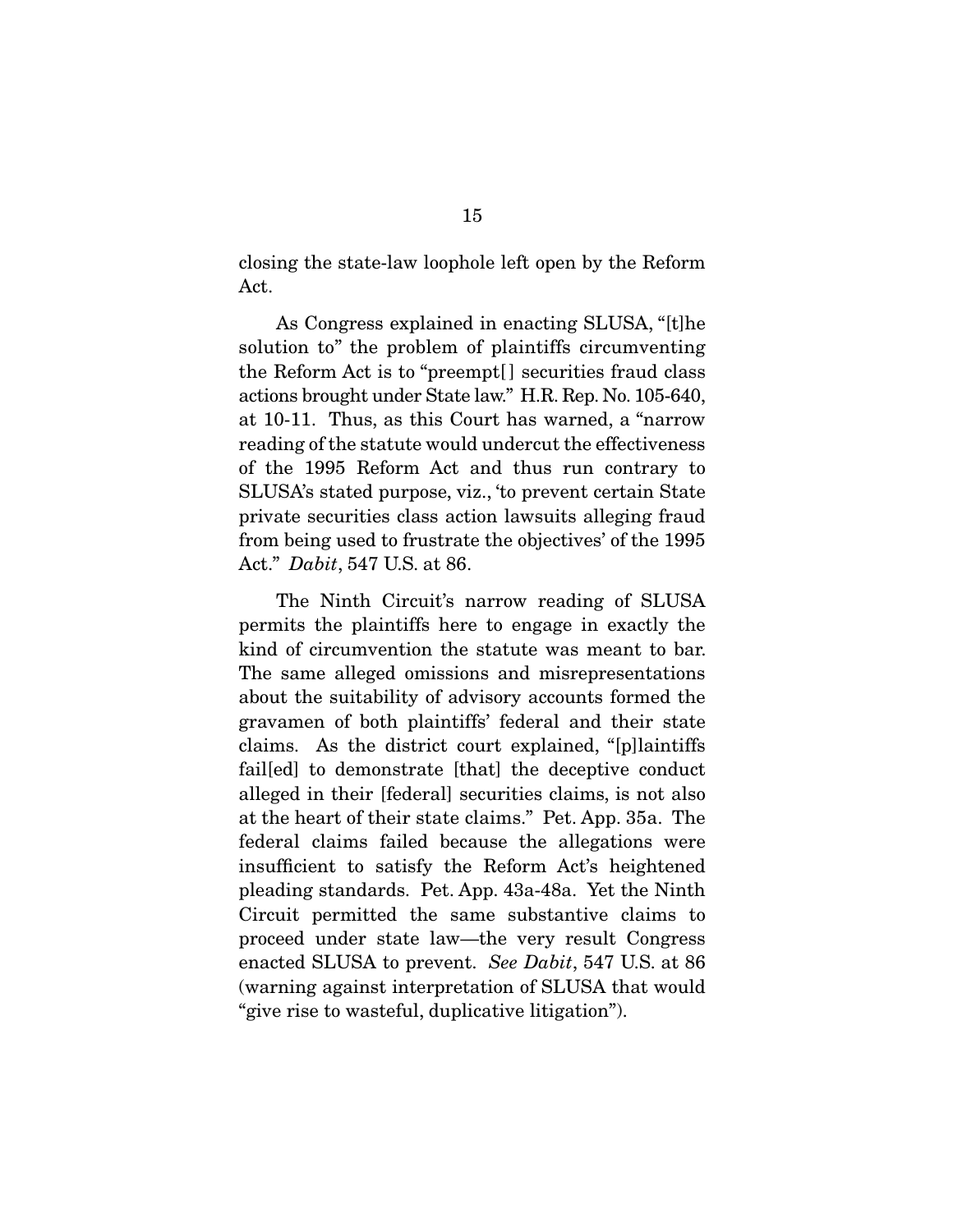Even more troubling, the Ninth Circuit's decision<br>provides a roadmap for other enterprising class plaintiffs who hope to avoid the Reform Act's restrictions. As long as a state claim is artfully pleaded to allege something less than direct causation between a misrepresentation and a securities transaction, plaintiffs in the Ninth Circuit may be able to proceed with state class actions premised on the same factual grounds as a federal securities claim. The Ninth Circuit's "narrow reading of the statute" thus "undercut<sup>[s]</sup> the effectiveness of the 1995 Reform Act" and "run[s] contrary to SLUSA's stated purpose." *Ibid.* 

## *3. The Ninth Circuit's decision undermines uniform application of securities law and creates substantial uncertainty*

Stability and uniformity of law benefits litigants<br>of all stripes. As this Court has observed, "[p] redictability" is particularly "valuable to corporations making business and investment decisions." *Hertz Corp. v.*<br>Friend, 550 US 77 04 (2010) The Ninth Circuit *Friend*, 559 U.S. 77, 94 (2010). The Ninth Circuit undermined those objectives when it read a "materiality" requirement into  $\S 78bb(f)(1)$ 's state law class action prohibition. If left standing, that decision class active prohibition. If you community, that decision will have disruptive effects on securities law.

 To start, the decision entrenches a circuit split across the country impossible. As Petitioners explain, the First, Third, and Ninth Circuits now allow state law claims that would be barred in the Seventh and law claims that would be barred in the Seventh and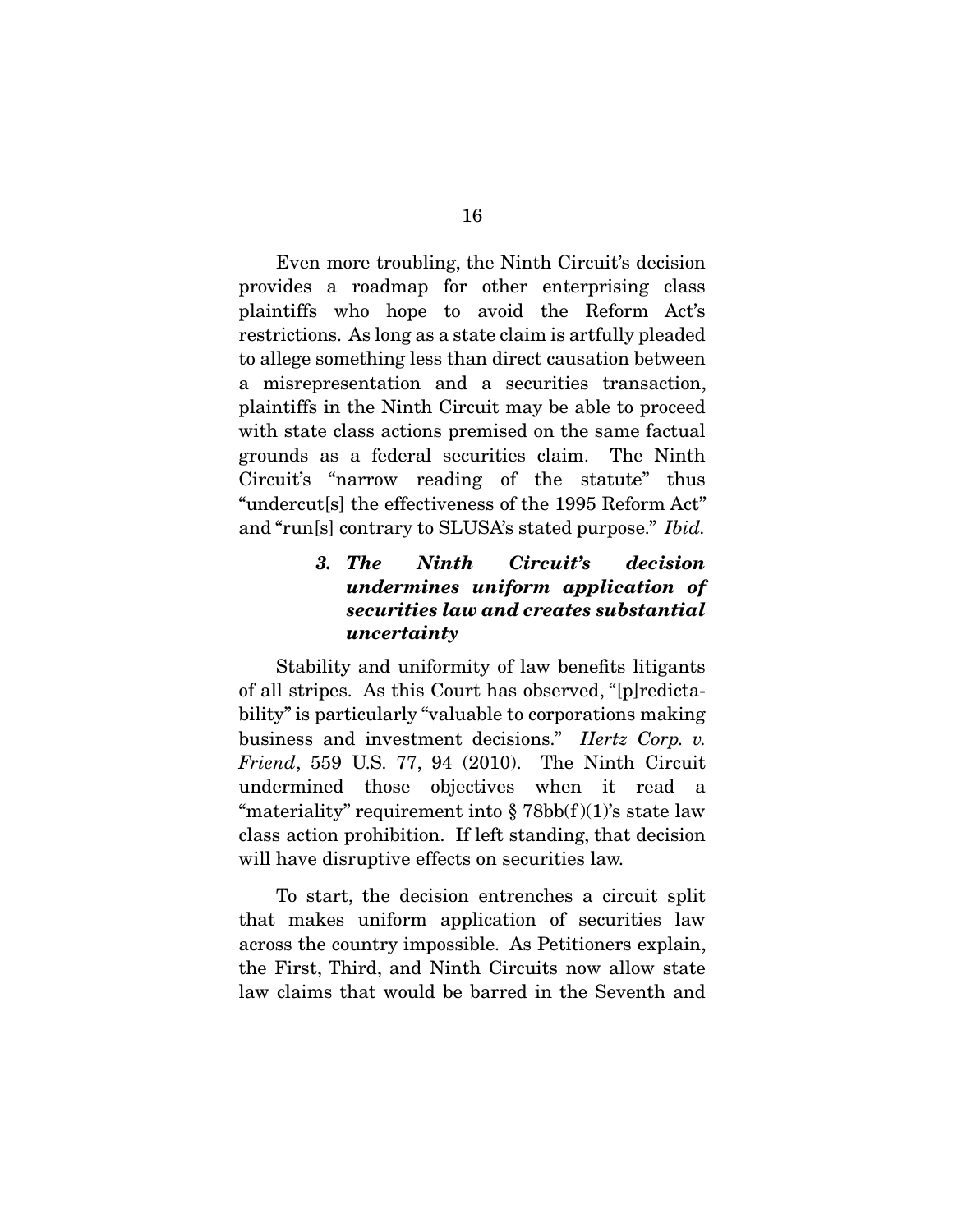Eighth Circuits. Pet. 34. Those divergent rules are not Litigation *Uniform* Standards Act to "establish[] uniform national rules for securities class action litigation involving our national capital markets." H.R. Rep. No. 105-640, at 9. *See also* § 2(5), 112 Stat. at 3227 (finding that "it is appropriate to enact national standards for securities class action lawsuits involving nationally traded securities". nationally traded securities").

The Ninth Circuit's decision is particularly disruptive because state and federal courts in California attract an outsized portion of securities-related litigation. As the House Report on SLUSA noted, "[i]n California, State securities class action filings in the first six months of 1996 went up roughly five-fold compared to the first six months of 1995, prior to passage of the Reform Act." H.R. Rep. No. 105-640, at 10. California was, in fact, the only state singled out by the House Report. And it has continued to draw securities litigation of all types in the years since. Over the last decade, for example, California averaged more. 1933 Securities Act filings in its state courts than all other states except New York combined. Cornerstone Research, *supra*, at 19. And filing state-law securities<br>class actions in the foloral courts of the Ninth Circuit class actions in the federal courts of the Ninth Circuit plaintiffs thanks to the decision below. plaintiffs thanks to the decision below.

Confusion among the lower courts over the meaning of "in connection with" a security may not be limited to SLUSA. The Ninth Circuit's erroneous construction also threatens to disrupt cases requiring construction also the catenas to disrupt cases requiring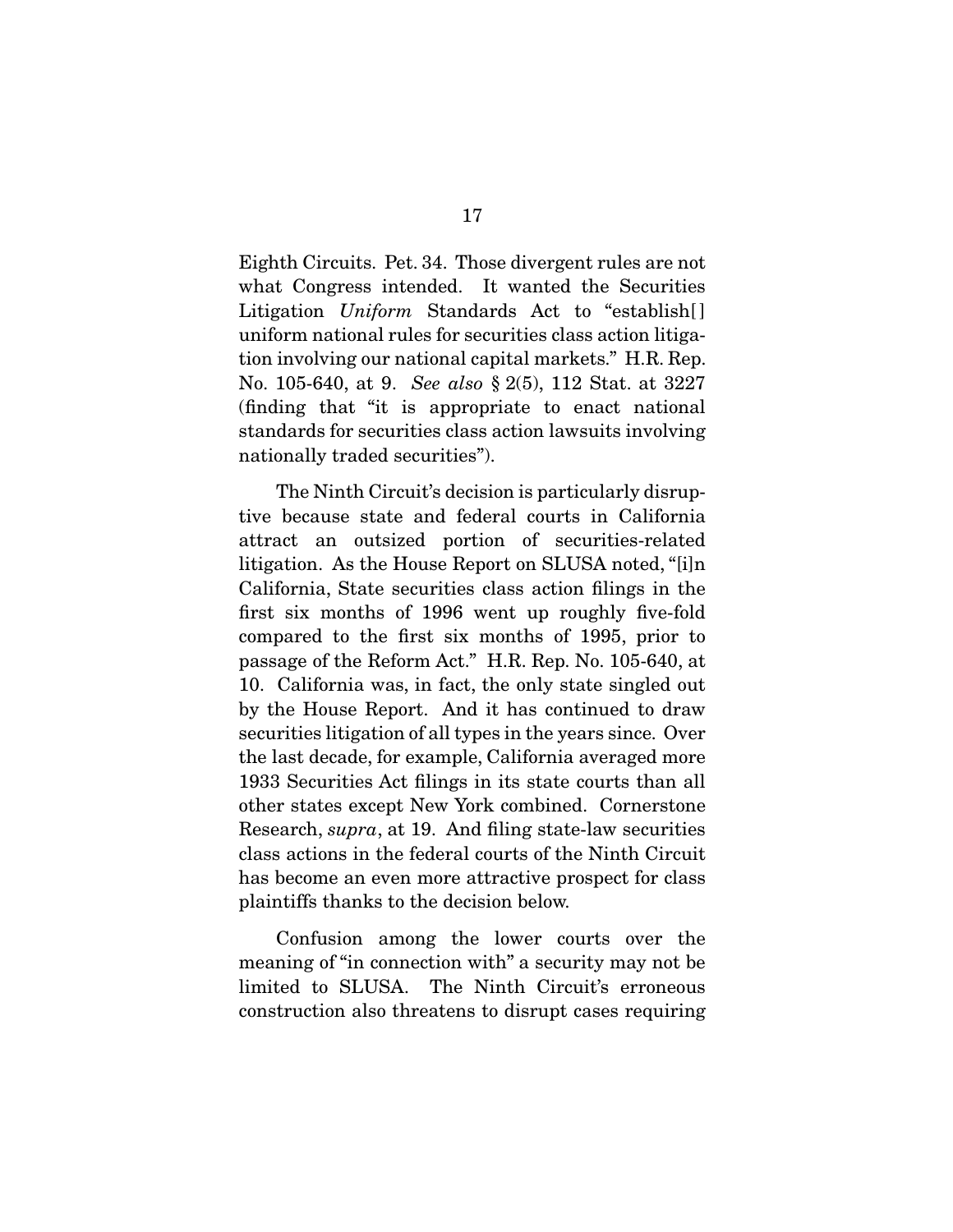courts to interpret similar language in other statutes.<br>Indeed, the phrase "in connection with" appears in a number of important anti-fraud statutes. *See*, *e.g.*,  $\tau$  IISC  $\frac{8}{5}$  (Commodity Exchange Act): 15 IISC 7 U.S.C. § 6b (Commodity Exchange Act); 15 U.S.C. discussed above, SLUSA's "in connection with" requirement is interpreted consistent with identical language in Section 10(b) and Rule 10b-5. *See supra*<br>np. 12.14. That interpretative perity was central to the process analysis in *Dabit*. *See* 547 U.S. at 86 ("[N]ot only did Congress use the same words as are used in only did Congress use the same words as are used in  $\S 10(b)$  and Rule 10b-5, but it used them in a provision that appears in the same statute as  $\S 10(b)$ ."). And this parity was consistent with Congress's purpose conduct falling within Section  $10(b)$ 's ambit should be litigated (at least in the class context) under federal standards. standards.

The general anti-fraud provisions of Section 10(b) and Rule 10b-5 form the basis of both private and public enforcement of federal securities laws, and "a substantial body of case law and commentary has developed" around their proper interpretation. *Ernst*<br>& Frnst v. Hockfolder, 425, US, 185, 196, 97 (1976) *& Ernst v. Hochfelder*, 425 U.S. 185, 196-97 (1976). As Justice Kennedy warned in *Troice*, perceived incon-Rule 10-5 "introduces confusion in the enforcement of securities laws." 571 U.S. at 414 (Kennedy, J., dissenting). That confusion is already apparent in the entrenched circuit split over SLUSA, and is sure to entrenched circuit split over SLUSA, and is sure to spread without this Court's intervention.